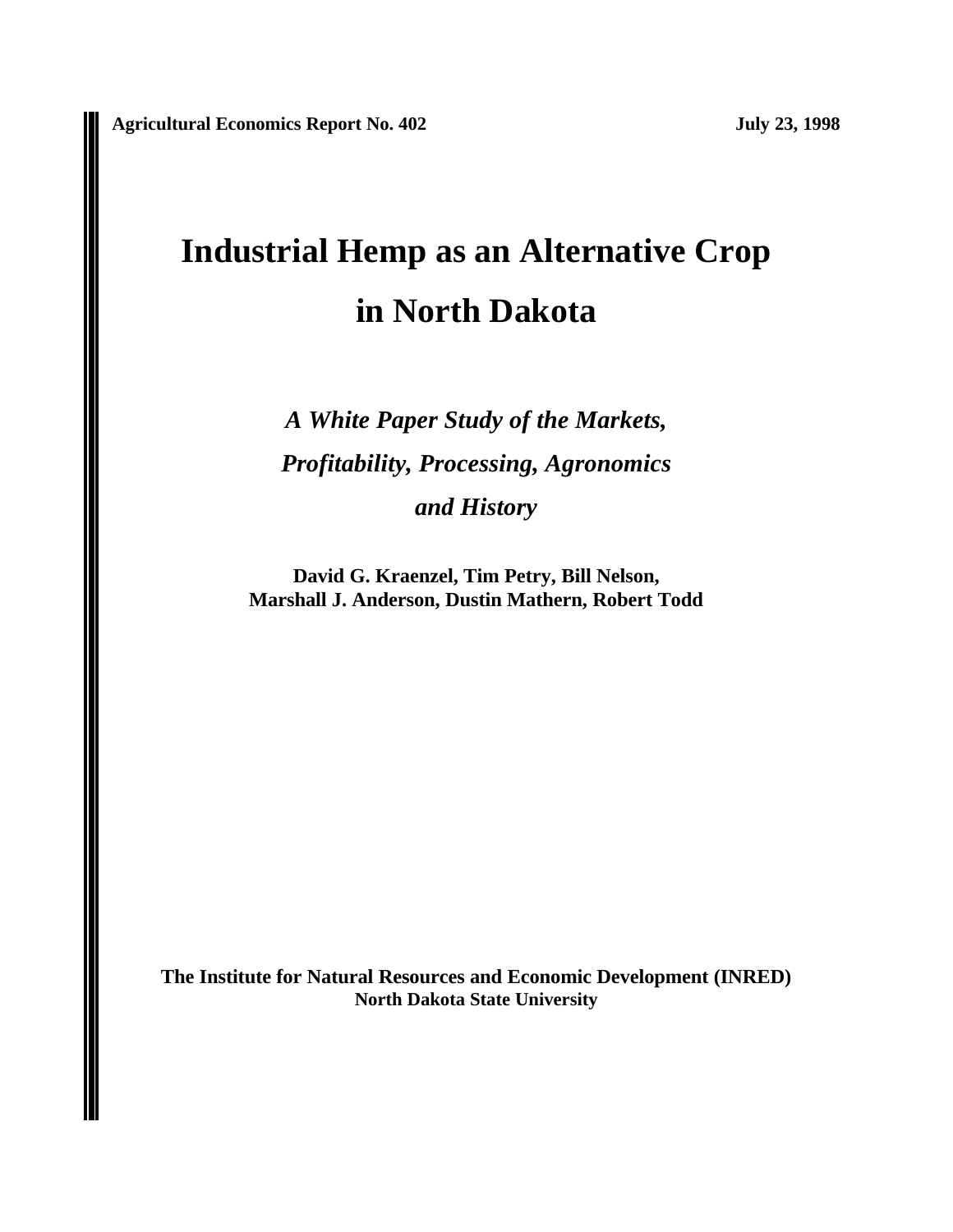# **NOTICE:**

The analyses and views reported in this paper are those of the author. They are not necessarily endorsed by the Department of Agricultural Economics or by North Dakota State University.

North Dakota State University is committed to the policy that all persons shall have equal access to its programs, and employment without regard to race, color, creed, religion, national origin, sex, age, marital status, disability, public assistance status, veteran status, or sexual orientation.

Information on other titles in this series may be obtained from: Department of Agricultural Economics, North Dakota State University, P.O. Box 5636, Fargo, ND 58105. Telephone: 701-231-7441, Fax: 701-231-7400, or e-mail: cjensen@ndsuext.nodak.edu

Copyright © 1998 by David G. Kraenzel, Timothy A. Petry, and William C. Nelson. All rights reserved. Readers may make verbatim copies of this document for non-commercial purposes by any means, provided that this copyright notice appears on all such copies.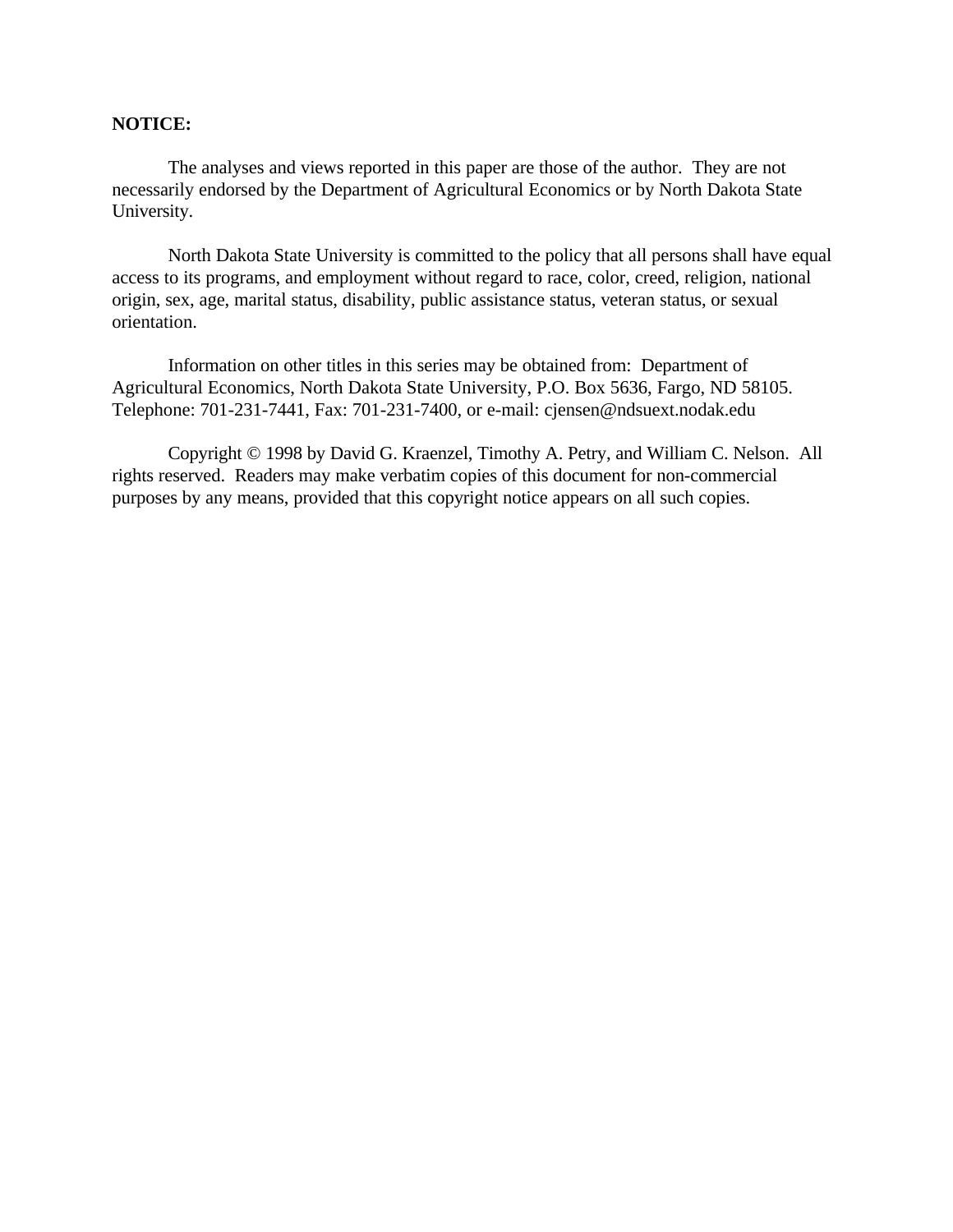### **Abstract**

This report is in response to a national and state interest in the potential benefits of industrial hemp as an alternative crop. Industrial hemp has many uses which can be categorized into nine submarkets. North Dakota may have a comparative advantage in producing industrial hemp seed for oil because of the multi-oil processing facility in Carrington (AgGrow Oils) and the established infrastructure. Industrial hemp is currently legally produced in 22 countries with Canada being the closest and is recognized as a legal and legitimate crop in both the NAFTA and GATT agreements. The main obstacles for legalization of industrial hemp appear to be 1) law enforcement officials are concerned about the regulation, 2) no domestic facilities currently exist to process hemp stalks, although Canada will have such facilities shortly, 3) there is a lack of current production and processing technology, and 4) lack of research on the production potential and quality aspects of the crop. Since very little is known about the potential yield and quality of industrial hemp fiber and seed that would be produced in North Dakota, it is recommended that controlled experimental production and processing be allowed. Necessary baseline production, processing, and marketing data could be collected and analyzed, and law enforcement concerns could also be addressed.

Key Words: industrial hemp, hemp, alternative crops, fiber, hurds, Cannabis Sativa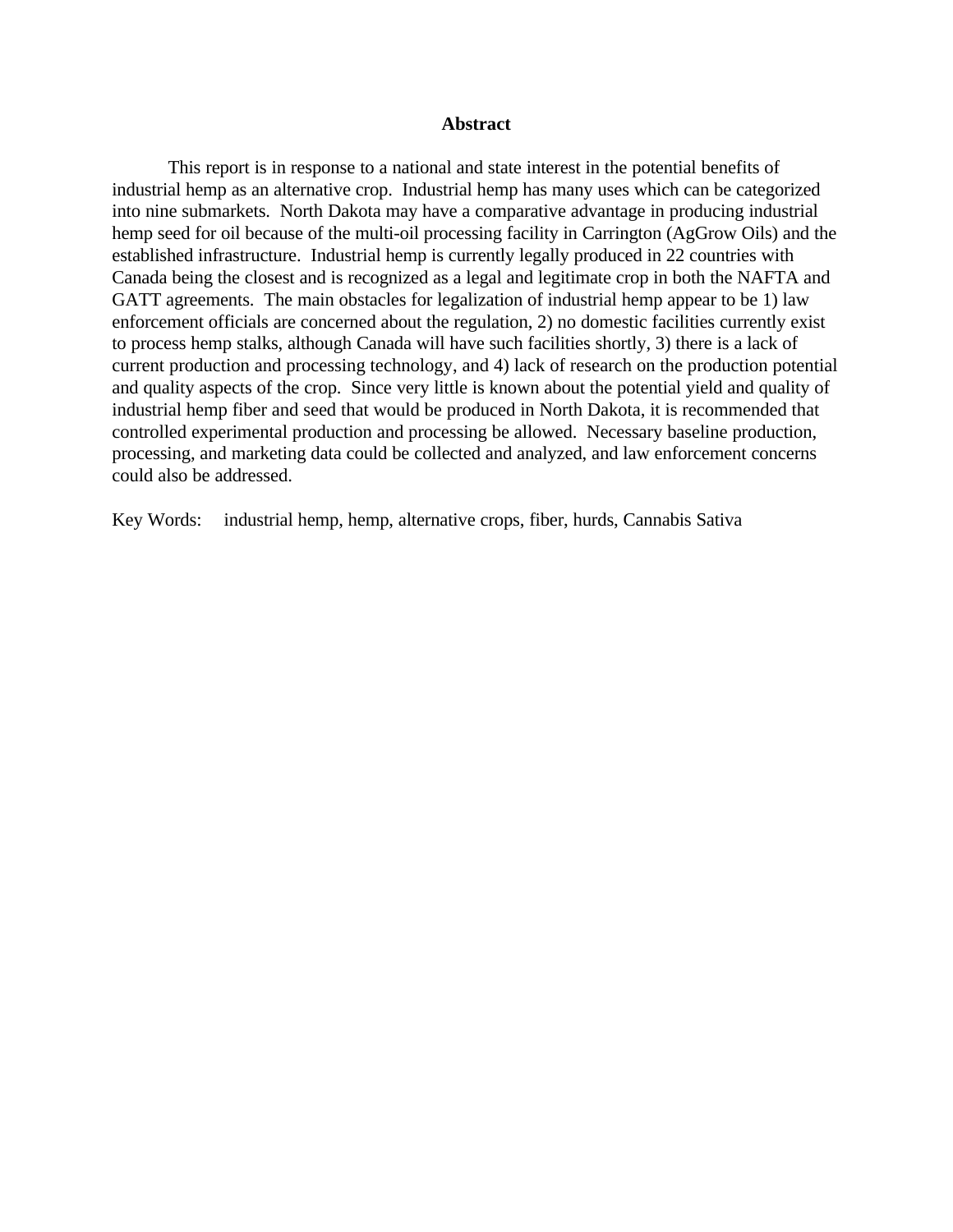# **Acknowledgments**

The authors would like to acknowledge the expertise and assistance of Sandy Osborne of Extension Agricultural Economics in compiling and editing this manuscript.

Special thanks to Jodi L. Young of the Department of Agricultural Economics, and a host of others who have contributed their thoughts and efforts to completing this study.

> Special recognition is given to Amié Sue Frescaz of Telluride, Colorado. Her very thorough proofreading and editing contribution significantly enhanced the overall success of this project.

> > Copyright North Dakota State University, July 23, 1998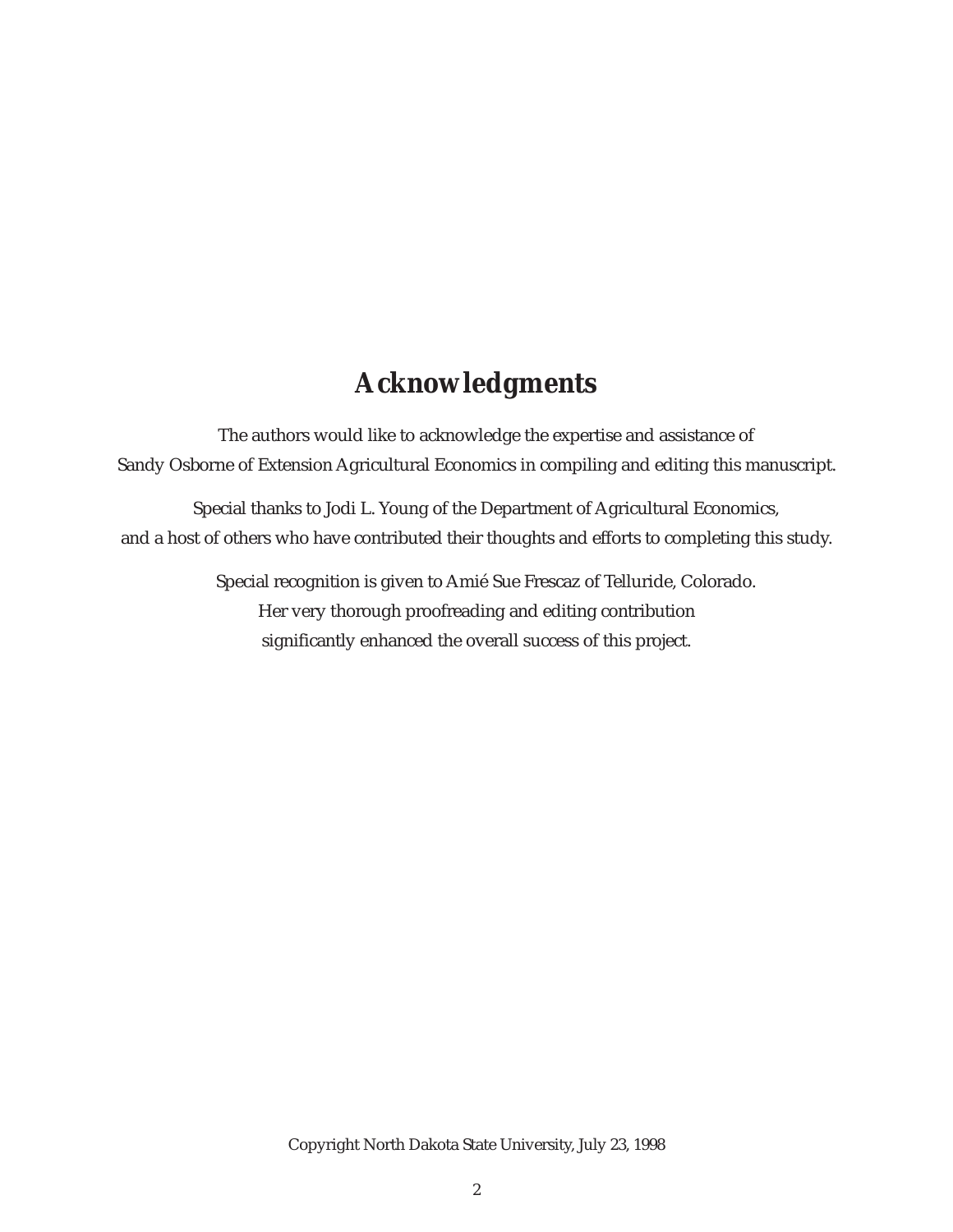# **Table of Contents**

| Government-The Political Environment  11 |
|------------------------------------------|
|                                          |
|                                          |
| 12                                       |
|                                          |
|                                          |
|                                          |
|                                          |
|                                          |

# **List of Figures**

| Figure 3. Strategic Market Management |  |
|---------------------------------------|--|
|                                       |  |

# **List of Tables**

| Table 1. Expected Profitability of |  |
|------------------------------------|--|
| North Dakota Hemp for Seed and     |  |
|                                    |  |
| Table 2. Growing Costs and Returns |  |
| for Industrial Hemp Using Current  |  |
|                                    |  |
|                                    |  |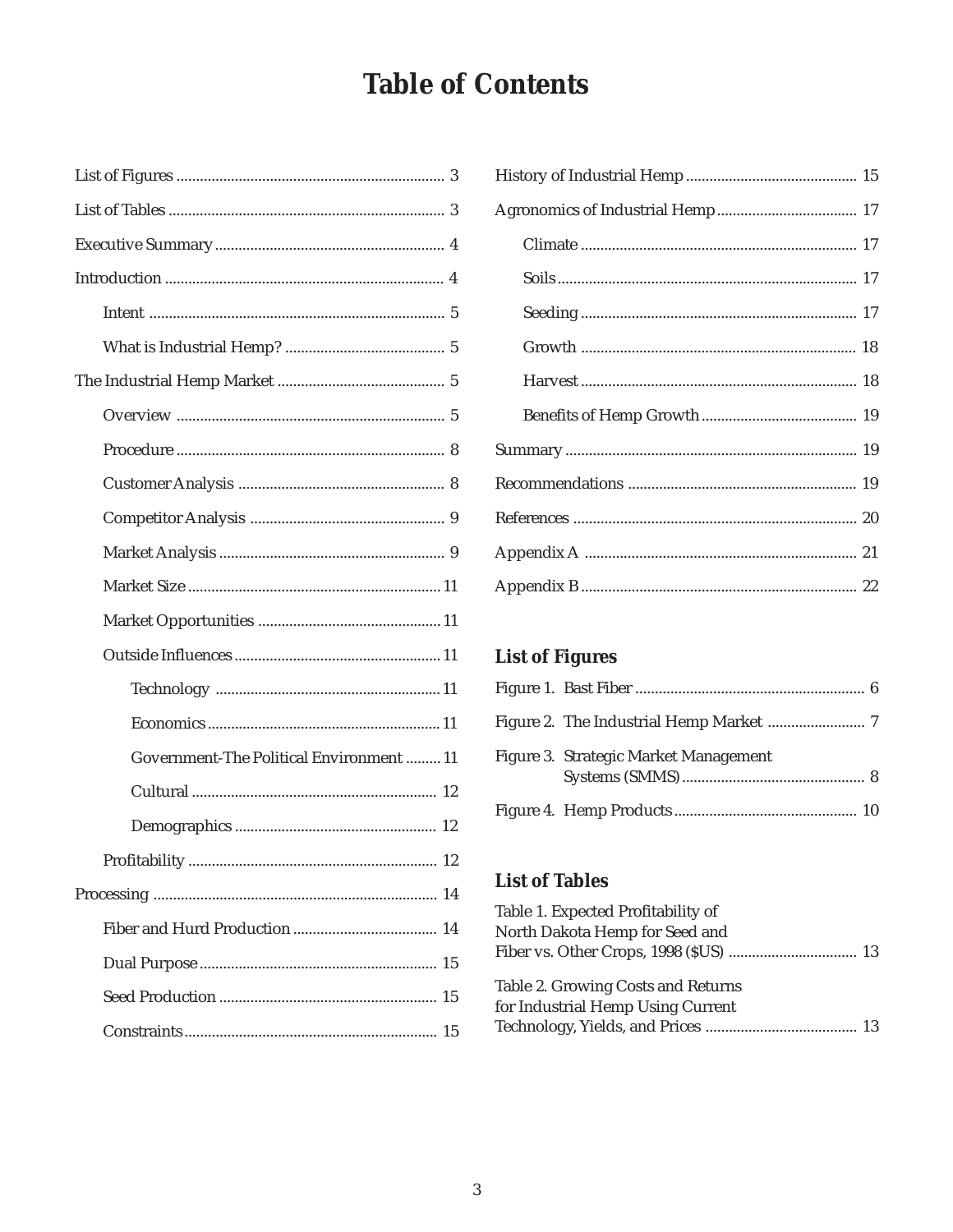# **Executive Summary**

This preliminary study reports on current efforts to define existing world markets and possible United States markets for industrial hemp as well as resulting economic feasibility should production be legalized. A large percentage of the information available on industrial hemp is by non-agriculturists. This indicates a need for North Dakota to continue working with its agricultural counterparts to bring this potential alternative crop into the agricultural research domain.

- The industrial hemp world market consists of over 25,000 products in nine submarkets: agriculture, textiles, recycling, automotive, furniture, food/ nutrition/beverages, paper, construction materials, and personal care. These products are made or manufactured from raw materials derived from the industrial hemp plant: fiber, hurds, and hemp seed/grain.
- World hemp fiber production has declined from over 400,000 tons in 1961 to 113,000 tons in 1996. India, China, Russia and Korea are the major low cost producers. This constitutes about 250,000 acres under production worldwide. Preliminary figures for 1997 indicate that this downward trend continues.
- A revitalization of industrial hemp may be occurring as indicated by projected increased demand (retail sales) from \$75 million in 1997 to \$250 million by 1999 worldwide (Wall Street Journal, April 24, 1998). Various reasons that would explain this phenomenon include technological advances in processing, an increase in pricing, or interpretation of existing information.
- The largest market opportunity for North Dakota identified in this report may be hemp seed oil. This opportunity was also identified by the University of Kentucky (July 1998).
- North Dakota may have a comparative advantage because a state of the art multi-oil processing facility already exists that is capable of processing hemp seed.
- **•** Hemp hurds appear to be price competitive with wood chips, fine wheat straw, other types of animal bedding, and other high-end pet needs. Hurds may also be a complement or substitute material in strawboard production.
- Certified seed production is a market opportunity.
- Initially hemp appears to be comparable to barley. However, a 1998 Kentucky study projects higher returns (see Table 2) from \$220.15 per acre for producing hemp seed for crushing to \$605.91 for certified seed.
- Historically imported jute and abaca were intense competitors with American industrial hemp.
- Law enforcement agencies have legitimate concerns about their ability to enforce laws regulating industrial hemp production. Advances in biotechnology such as terminator genes may create solutions.
- **Recommendations.** Since industrial hemp may have potential as an alternative rotation crop, it is recommended that the North Dakota Legislature consider action that would allow controlled experimental production and processing, then, necessary baseline production, processing, and marketing data could be collected and analyzed. For example, all new enterprises would require a critical threshold volume (CTV) in order to succeed in terms of economic profit. What is the volume and the acreage required to produce it? At the same time the concerns and costs of law enforcement agencies could be addressed.

# **Introduction**

The 1997 North Dakota Legislature passed House Bill Number 1305 (Appendix A) mandating the North Dakota State University Agricultural Experiment Station to do a white paper study of industrial hemp as a possible alternative crop for production in North Dakota.

The following project team was formed to accomplish this mandate: David G. Kraenzel, Agribusiness Development Specialist and Principal Investigator; Tim Petry, Associate Professor; Bill Nelson, Professor; and Marshall Anderson, Agribusiness Undergraduate, all of the Department of Agricultural Economics, NDSU; Dustin Mathern, College of Business Administration Undergraduate; and Robert Todd of the Department of Soil Science, NDSU.

Funding was not provided to complete this task. Application was made in August 1997 to the North Dakota Agriculture Experiment Station through the USDA Alternative Crops Research Program. The starting date for this grant was May 15, 1998, with the account in place on May 29, 1998 (Vig, May 13, 1998).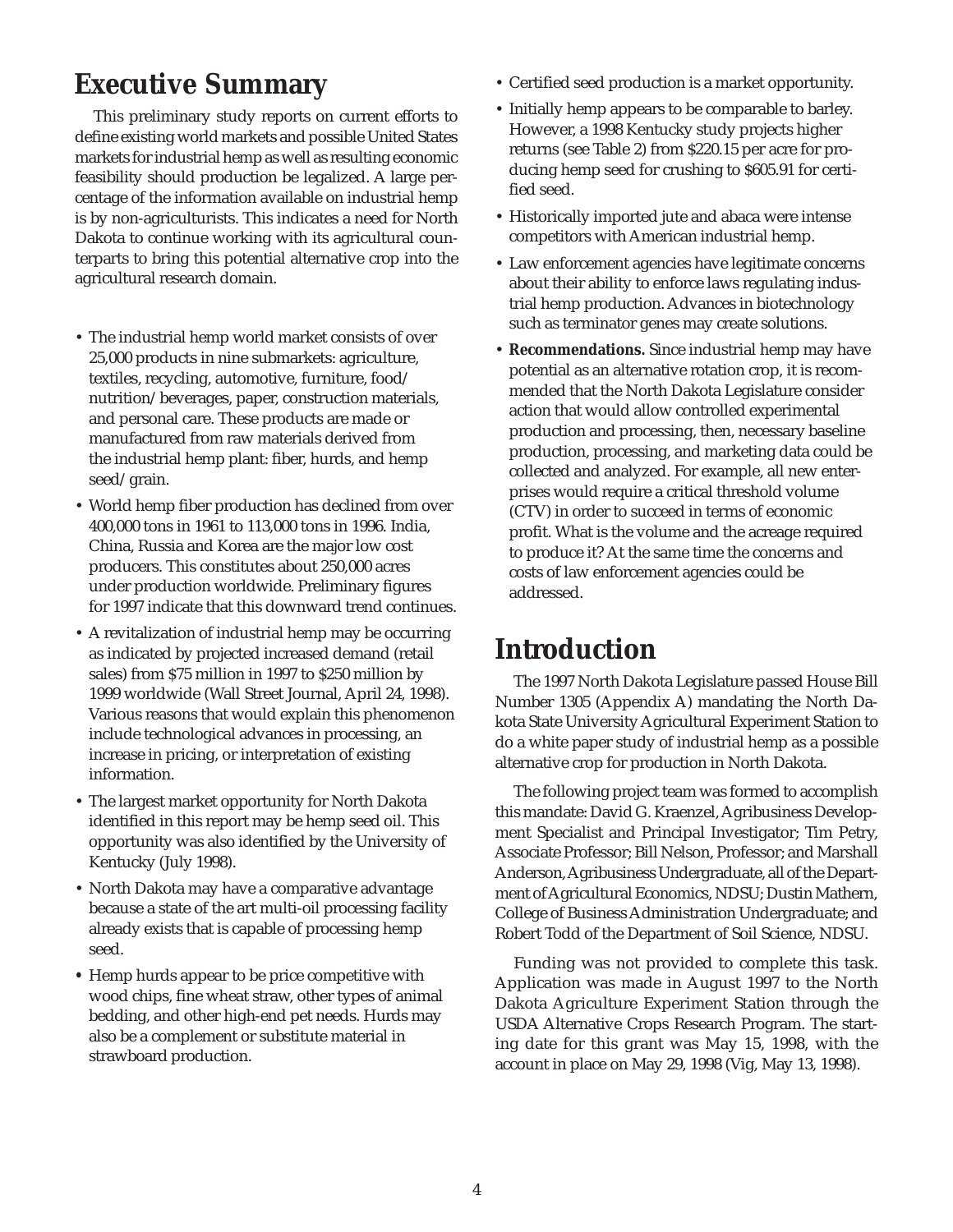# **Intent**

The overall objective to this project was to analyze the economic feasibility and desirability of industrial hemp production in North Dakota. The study was completed in several sections including markets, profitability, processing, political environment, history of industrial hemp production, agronomics and recommendations. Due to limited time, analyses were preliminary and based on various published and trade sources as well as personal interviews. A more in-depth report will be published when other sources of data have been examined.

StratSense ™ was the market procedure used to conduct this study (Kraenzel, Appendix B, 1997). This is a new way of analyzing market conditions and defining or detecting market opportunities for existing, new and value-added products/commodities produced in North Dakota. This procedure was first introduced by David G. Kraenzel in his Agricultural Experiment Station (AES) project as an umbrella procedure under which existing and alternative crops may be assessed for probable profitability and successful production in North Dakota and the region. The Industrial Hemp Project Team (Tim Petry, Bill Nelson, Marshall Anderson, Dustin Mathern and RobertTodd) have all made significant contributions to the use of this suitable and well-timed approach.

# **What is industrial hemp?**

Hemp belongs primarily to the *Cannabis sativa* plant, which has thousands of different uses for its seeds, stalks, flowers and oils. Industrial hemp is an annual plant which grows each year from seed. It has a rigid, herbaceous stalk which can range anywhere from 3 to 16 feet in height. The plant has well marked nodes at intervals of 4 to 20 inches that are obtusely four cornered and are fluted or channeled. Industrial hemp leaflets are dark green, lighter below, lanceolate, pointed at each end and serrate. The leaflets are 2 to 6 inches long and 3/8 to 3/4 inches wide.

Industrial hemp is often mistakenly associated with marijuana. The two plants are different in that the psychoactive element, tetrahydracannibol or THC, is present in considerably lower levels in industrial hemp. It is 0.3 percent in industrial hemp as compared to 4 to 20 percent in marijuana. Industrial hemp grown for fiber is easily distinguishable from marijuana because the plant is considerably taller and spaced closer together. However, when industrial hemp is grown for its seed, it does resemble marijuana.

# **The Industrial Hemp Market**

Industrial hemp provides both raw fiber and seed. The bast fiber<sup>1</sup>, Figure 1, which is a small portion of the plant stem, must be separated leaving hurds as a co-product. For hundreds of years the job of separating the fiber from the stem was labor intensive. Competitiveness was dependent upon a cheap labor source such as slaves or serfs. In the beginning of this century, technological developments were made replacing some labor with machinery. This breakthrough posed a threat to large companies in the cotton, timber, oil, and textile industries. Shortly thereafter Congress passed the 1937 Marijuana Act, which critically impaired the hemp industries competitive ability. An in-depth history of industrial hemp and cultural practices are presented in the history and agronomics sections respectively.

#### **Overview**

From carpeting to fuel and from personal care products to animal bedding, industrial hemp has a myriad of different uses. There are an estimated 25,000 different hemp related products and they can be classified into the following general submarkets (see Figure 2).

- Agriculture
- Automotive
- Construction materials
- Cosmetics
- Food/Nutrition/Beverages
- Furniture
- Paper
- Recycling
- Textiles

With such a wide variety and large number of uses, there is a great amount and rather diverse group of competitive commodities, raw materials and products. Cotton, lumber, and fossil fuels are some of the biggest and more powerful of these competitors. There are also minor crops such as jute, flax, abaca, and kenaf that might compete with or substitute for industrial hemp based on certain similarities.

<sup>&</sup>lt;sup>1</sup> Bast — Any of certain strong woody fibers obtained chiefly from the phloem but also sometimes from the pericycle or cortex or various plants and used especially in the manufacture of ropes, cordage, matting and fabrics.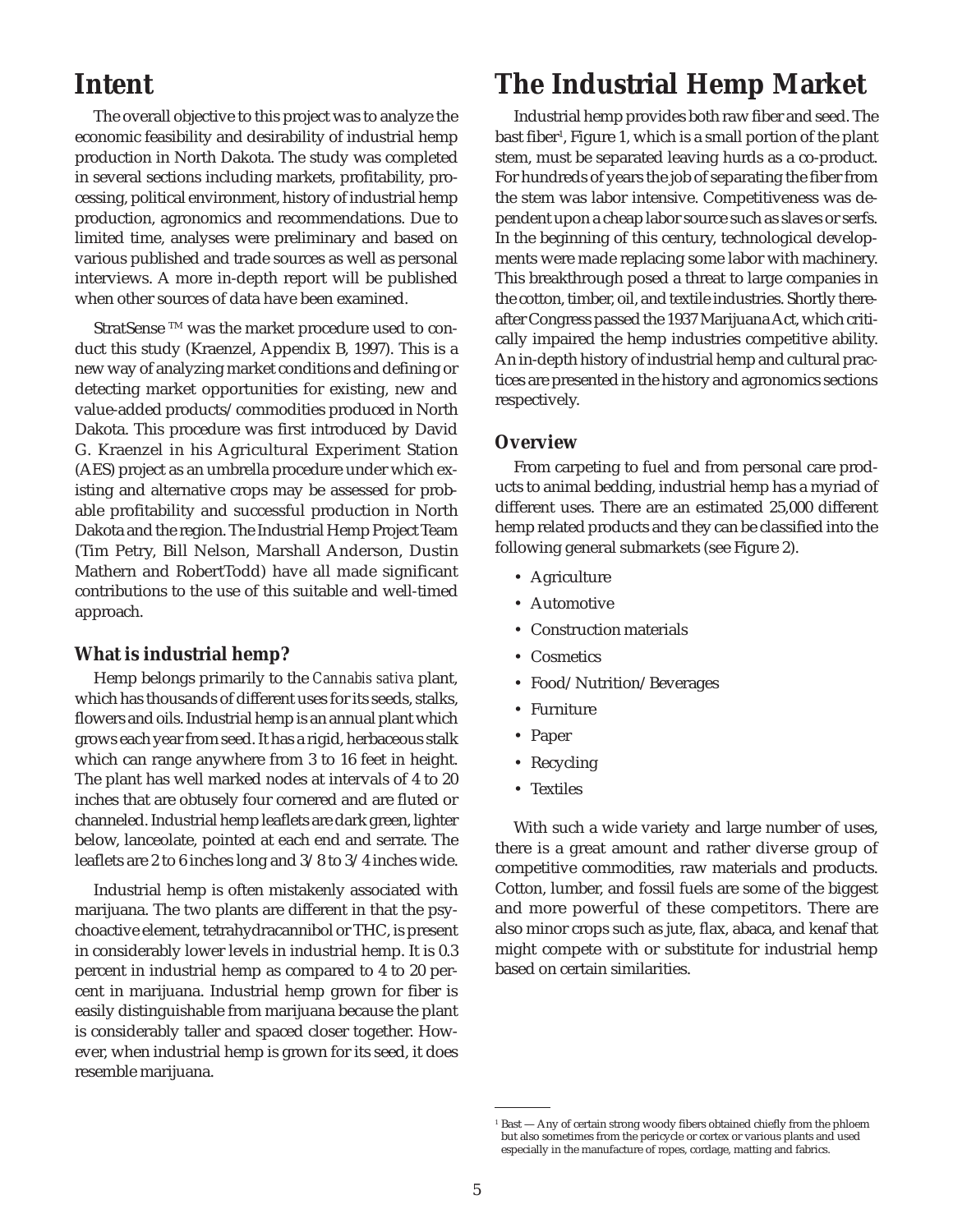

6

**Undergraduate, College of Business, Jodi L. Young. North Dakota State**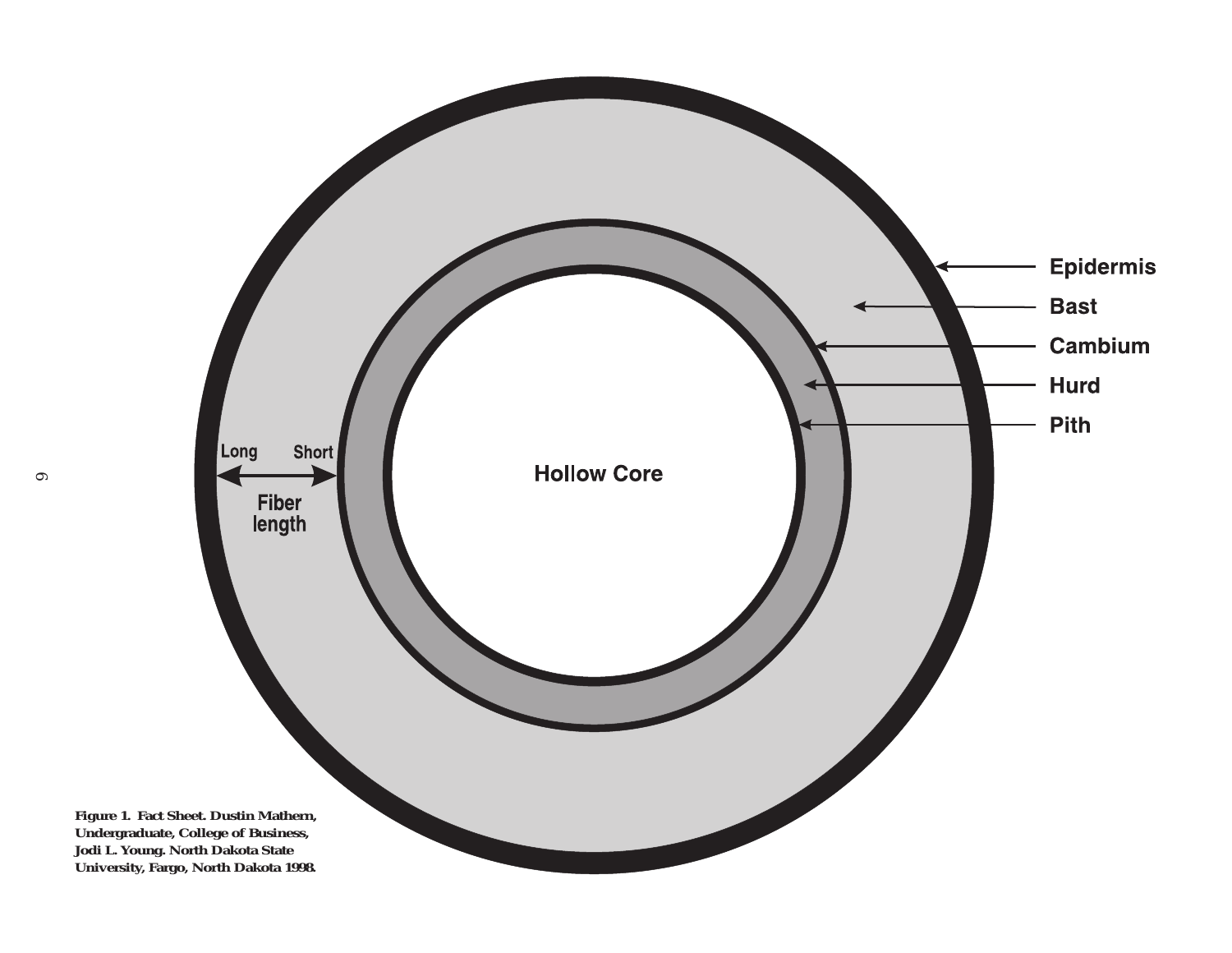

Figure 2. The Industrial Hemp Market, Submarkets and Market Segments. Marshall J. Anderson, Jodi L. Young, and David G. Kraenzel. Department of Agricultural Economics, North Dakota State University, Fargo, North Dakota, June 1998.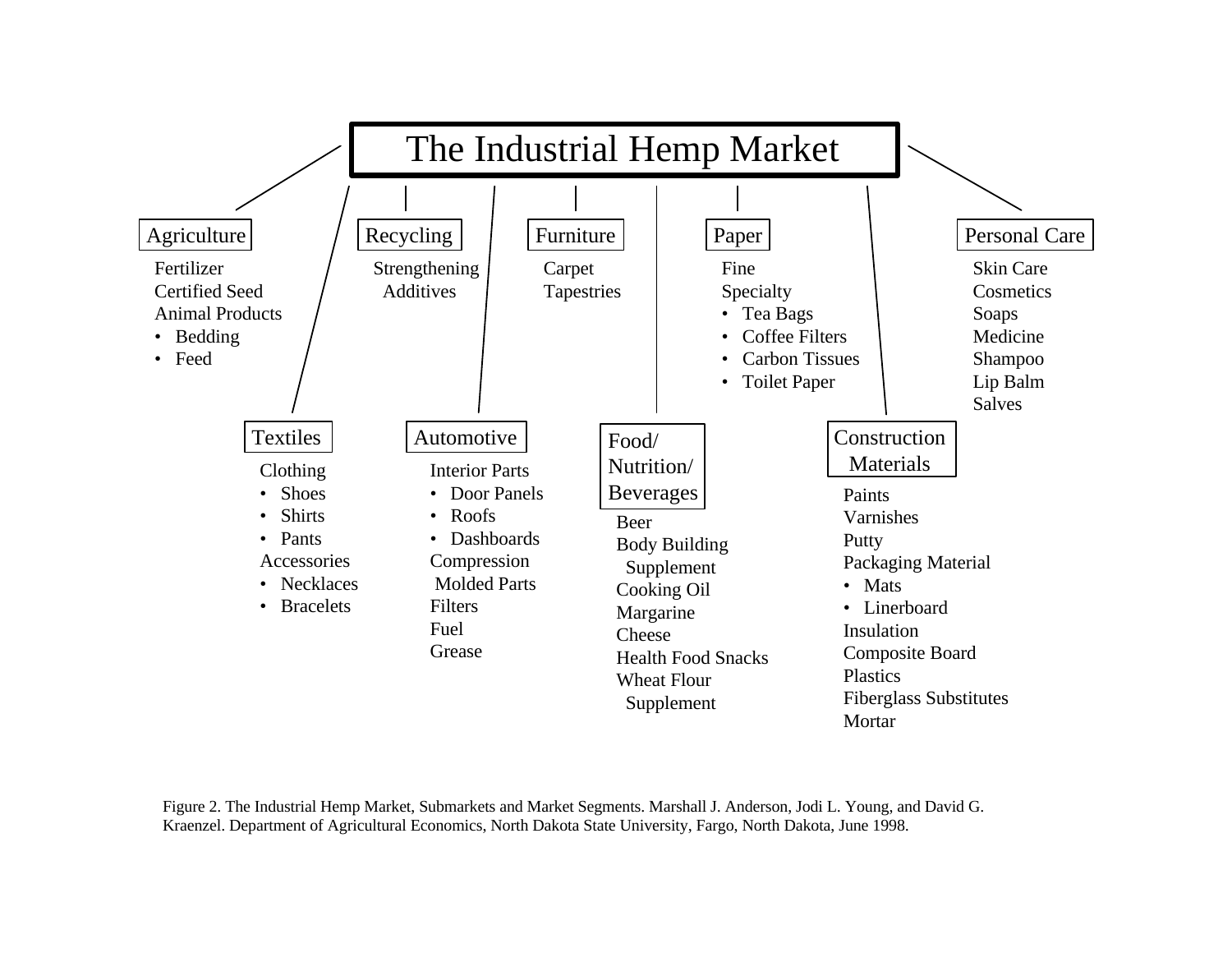There are countries that allow (and some that always have) the cultivation of industrial hemp with the closest and most recent to begin research being Canada (Thompson et. al., 1998; Vantreese, 1997). These countries are:

- Australia India
- Belgium Italy
- Canada Korea
- China Pakistan
- Chili Philippines
- El Salvador Poland
- England Romania
- European Union Russia
- 
- 
- Hungary Ukraine
- France Switzerland
- Germany The Netherlands
	-

### **Procedure**

StratSense ™ utilizes two specific methodologies to assess the market: strategic market management systems (SMMS) and scenario analysis. For the purposes of this white paper, SMMS was the sole methodology used. It is an information gathering/analysis method and is composed of the following components: 1) an external analysis focusing on those business elements exterior to the farm/firm to include a customer analysis; competitor analysis; market analysis; outside influence analysis; defining/detecting the opportunities and defining strategies; and 2) the internal analysis which includes focusing on the interior farm business considerations such as profitability.

A general outline of this system, being customized especially for North Dakota, is presented in Figure 3. The concentration in this report is on the preliminary market (external) analysis (**the Market**) and the farm/firm (internal) analysis (**Profitability**) built upon a current review and summary of research done on the subject of hemp marketing and production as of July, 1998.

# **Customer Analysis**

This customer analysis was done from the North Dakota producers' and processors' point of view. Given a background knowledge of the cultural practices and climatic requirements of industrial hemp, the crop can successfully be grown in North Dakota. The rainfall requirement of 20 to 25 inches suggests the most logical dryland locations to initially produce this crop may be on the light to medium soils in the eastern one-third of the state avoiding heavy clay soils. Irrigation could expand production

## **Strategic Market Management System (SMMS)**

| <b>The Market (External)</b>                                                                                                                                                                                                                                                                                                              | The Farm/Firm (Internal)                                                                                                                                                                                                                                                                                                       |
|-------------------------------------------------------------------------------------------------------------------------------------------------------------------------------------------------------------------------------------------------------------------------------------------------------------------------------------------|--------------------------------------------------------------------------------------------------------------------------------------------------------------------------------------------------------------------------------------------------------------------------------------------------------------------------------|
| ■ Customer Analysis<br>■ Competitor Analysis<br><b>Market Analysis</b><br>Exterior Influences<br>$\triangle$ Technology<br>$\triangle$ Economics<br>$\triangle$ Government<br>$\triangle$ Cultural<br>$\triangle$ Demographics<br>$\blacksquare$ Defining/Detecting<br><b>Market Opportunity</b><br>Determining Market<br><b>Strategy</b> | ■ Performance Analysis<br>$\triangle$ Profitability<br>$\triangle$ Sales<br>▲ Shareholder Value Analysis<br>▲ Customer Satisfaction<br><b>▲ Product Quality</b><br>▲ Brand Association<br>▲ Relative Cost<br>New Products<br>▲ Employee Attitude<br>▲ Product Portfolio Analysis<br><b>Determining Performance</b><br>Strategy |
|                                                                                                                                                                                                                                                                                                                                           | Determining Overall Busines Strategy Identifications/Selections                                                                                                                                                                                                                                                                |

**Figure 3. Prototype Strategic Market Management System (SMMS) framework customized to North Dakota. David G. Kraenzel, Associate Director, Institute for Natural Resources and Economic Development (INRED). Adapted from David A. Aaker, University of California, Berkeley, CA, 1995.**

to drier areas of central and western North Dakota if proven economically feasible. Industrial hemp is also an excellent rotation crop for established standard North Dakota crops such as wheat and potatoes.

The first question to a producer then becomes, "What is my market?" Based on the submarkets presented in Figure 2, the most logical initial group of customers is in the agricultural submarket. These customers would be interested in buying certified seed and its co-product animal bedding. This conclusion is reinforced by the most recent United States industrial hemp study (Thompson et al., July 1998), which found that at this time, the most profitable customers for Kentucky farmers would be in the agriculture submarket in straw production for animal bedding only or straw and grain production, grain production only, and for raising certified seed.

Numerous authors and literature citations state the fact that no processing facilities exist in the United States to handle hemp. In fact the 1998 Kentucky study suggested that Kentucky's sustainable competitive advantage in the long run may be to pass legislation legalizing production so they would be first, and this would in turn encourage establishment of the processing industry in the state. This production oriented approach to industry establishment suggests the traditional idea of "produce it and the markets will come," which is often financially devastating to producers.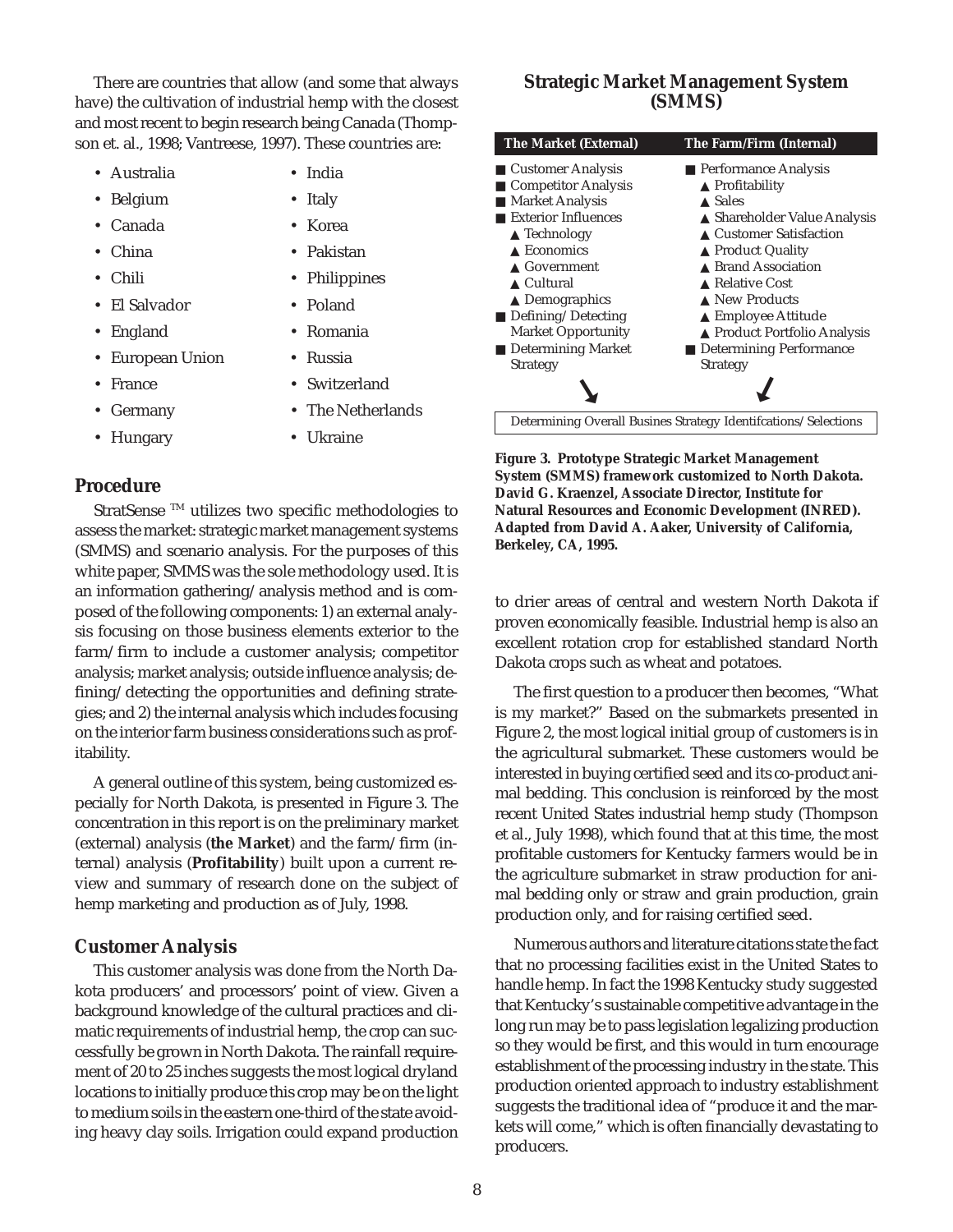North Dakota's established grain processing facilities and market distribution infrastructure may be both a comparative advantage (Petry, 1998) and resulting sustainable competitive advantage (SCA) (Kraenzel, 1998) in hemp oils. If these facilities in fact could intermediately process hemp and if we view these processors as customers for industrial hemp producers, then four potential processing facilities could be identified in North Dakota. AgGrow Oils in Carrington is a state-of-the-art multi-seed, oil processing (full press) facility currently processing crambe, safflower, sunflower, flax, and borage (Metzger, July 1998); National Sun Industries, ADM in Enderlin, a large scale processor of soybeans and sunflowers, ADM in Velva, a large scale processor of canola, and Cargill Oil Seed Processing in West Fargo, a large scale processor of sunflower and flax. In contrast to the larger seed processing facilities which operate using a chemical solvent process on a large scale continuous basis, AgGrow Oils uses a natural full or cold-press process and focuses on significant market niches.

Dr. John Gardner, general manager, indicates AgGrow Oils has the capability to process industrial hemp seed/ grain into oil. Therefore, North Dakota possesses a comparative and sustainable competitive advantage (SCA) in the natural processing of seed oils. Dr. Gardner, as director of the Carrington Experiment Station, considered production and processing of industrial hemp five years ago and concluded that given the cost of externalities, it was not worthwhile. As general manager of AgGrow Oils, Carrington, he has taken a more recent look at industrial hemp, and although progress has been made, the cost of externalities and the administrative burden continue to exist.

A flowchart of processed hemp (Figure 4) presents the product possibilities for both industrial hemp seed/grain as discussed previously and processed hemp stalks. No processing facilities currently exist in the United States to process hemp stalks, however, Canada is scheduled to bring such a facility on line in 1998.

Based on these preliminary findings, industrial hemp production and processing warrants further research and study. Other possible specialty and niche submarkets that exist in the United States include specialty papers, foods, oils, automobile parts, fiberglass replacements, upholstery and carpets (Thompson et al., 1998). Another distinct possibility is the use of industrial hemp hurd as a complementary input with wheat straw for strawboard production, a currently emerging North Dakota industry.

#### **Competitor Analysis**

Competitors of North Dakota producers generating and selling straw, grain, and certified industrial hemp products would be primarily: other farmers and ranchers in the region who would grow the crop; other states seriously considering production such as Kentucky, Wisconsin, Vermont, Colorado, and California; and imports of raw material from China, Russia, and the Ukraine (who supply four-fifths of the world supply) followed by Romania and the European Union (Vantreese, 1997). Canada, although still considered a negligible supplier by world standards, is a formidable competitor given their entrepreneurial drive and proximity to North Dakota.

If a processing facility were adapted or established to intermediately process raw material to be further processed into value-added products for each of the submarkets identified, import competitors would be China, Romania, Hungary (these three supply threefourths of all hemp fabric in the world), India, Korea, Phillippines, Belgium, Switzerland, Italy, Poland and El Salvador. Again, Canada, with its new legalization for research and processing facilities is an intense competitor for the United States. Competitors in seed production for both seedstock and oils are: China, France (mainly seedstock), and Pakistan.

The 1998 Kentucky study suggests direct competition with flax derived products by recapturing hemp's historical market share in paints, wood and concrete sealants and printing inks currently held by an already declining linseed oil or flax industry. The basis of this conclusion is hemp oil's strong penetrating properties in high-end paint products. The study also suggested to compete in other flax submarkets for animal meal and flax meal.

# **Market Analysis**

One of the most critical objectives of the market analysis is to determine exactly what type of possible United States and world markets exist for industrial hemp. It is important to note that in 1993 and 1994 there were no woven hemp imports reported in the United States. In 1995, the United States first reported imports totaling \$697,000 in hemp and hemp products including: woven fabrics (\$645,000); raw or processed hemp (\$28,000); and yarn (\$24,000). This is followed by an increase of 215 percent in the first 10 months of 1996 and a total of \$1.3 million for the year (Vantreese, 1997). Whether or not this is just a current U.S. fad, the fact remains that it appears that there is a developing (growth) domestic market for industrial hemp products. Caution then must be exercised in market entry considering such important factors as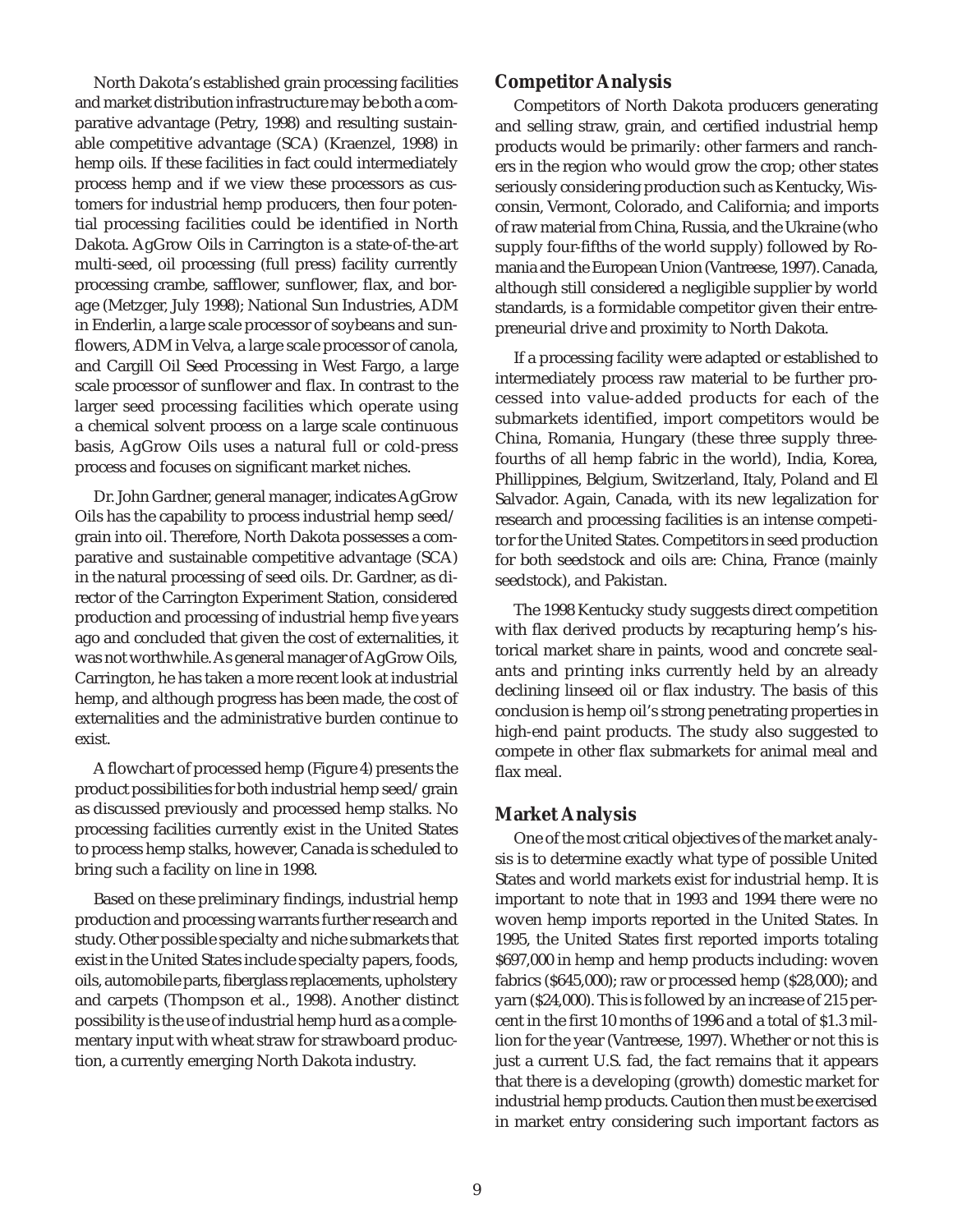

cultivated for the purpose of certified seed.

•Using a dual purpose method does not allow for primary fiber production.

•Due to high processing costs, hemp's economic advantage lies in high-end, durable products.

•Scutching and hackling and processes within the decortication process. A further "combing" process, known as cardin, may be performed on the primary fiber.

Plastics Paint Sealant

Figure 4. Hemp Products Flowchart. Processing to End Product Groups. Dustin Mathern, Undergraduate, Jodi L. Young. Department of Agricultural Economics, North Dakota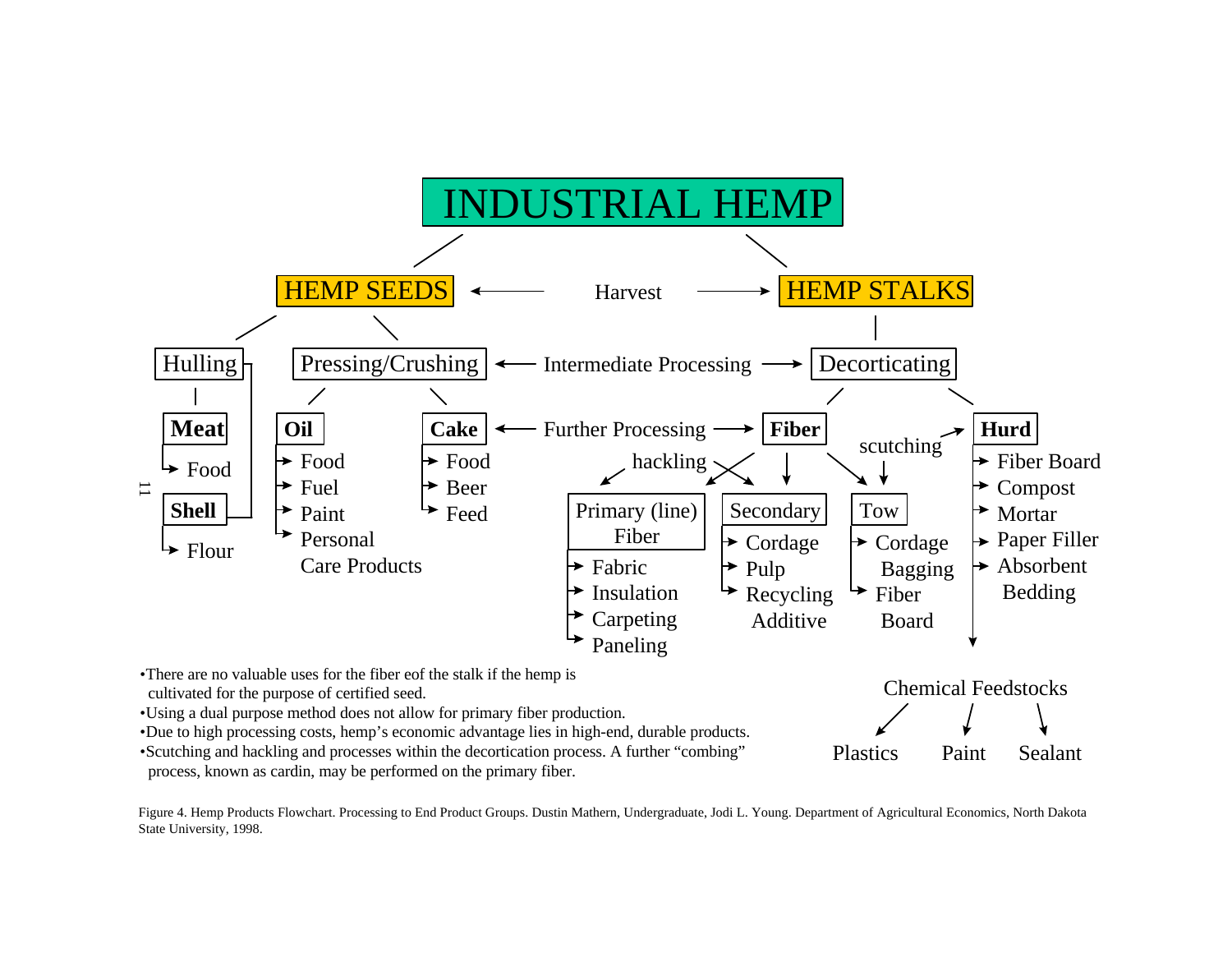confirming a sustained growth trend into 1997, 1998 and solid growth projections into the future as well as defining the total market in dollars. This requires further indepth analysis to include scenario analysis.

# **Market Size**

There are a number of ways to describe the size of the market in order to get a complete understanding of its true magnitude. This preliminary study estimates the size of the market for both hemp fiber and seed based on the current verifiable available estimates.

# **Total Acres (Estimated)**

- **World:** 250,000 acres grown worldwide figuring an average fiber yield of about 1,000 pounds per acre. There were roughly 1,000,000 acres grown worldwide in 1960. Some interesting figures revealed in the literature are: (Europe -- 52,000 acres) individual countries: 24,000 acres in France, Spain, Austria, the Netherlands, China, Russia, India; England (4,000); Poland (5,500); and the Ukraine (10,000).
- **United States:** 82,000 potential (Thompson, et. al, 1998)

### **Total Revenue**

• **World:** \$75 million in retail sales in 1997 estimated to grow to \$250 million by 1999, excluding China (Wall Street Journal, April 1998).

# **Total Production (Estimated)**

- **World:** World production of fiber is down from over 400,000 metric tons in 1960 to around 103,400 metric tons in 1996 or about 113,000 U.S. tons.
- **United States:** negligible at present. University of Kentucky estimates there may be a domestic market demand for up to 100,000 U.S. tons of hemp fiber.

# **Seed Production**

- **World:** 36,000 metric tons or 36,443 U.S. tons. This is down from over 100 metric tons in 1965 (Vantreese, 1997).
- **United States:** seed-negligible

# **World Exports**

- **World:** \$5,000,000 in 1995 (\$14,000,000 in 1960)
- **United States:** (re-exports) \$449,000 of fiber and tow in 1995.

# **Market Opportunities**

- *•* Even though *it is illegal to grow* industrial hemp in the U.S., *it is legal to import* industrial hemp into the United States (Vantreese 1997). Therefore if significant demand exists, then processing value-added products from raw or intermediately processed industrial hemp becomes a legitimate business consideration in North Dakota. Hence both importing and processing imports become market opportunities.
- North Dakota presently has a comparative advantage in the processing of hemp seed oil. This is a market opportunity that if acted upon could become a Sustainable Competitive Advantage (SCA).
- The sovereign Indian nations of North Dakota may have a competitive advantage in the production and cultivation of industrial hemp immediately.
- Hemp hurds may be a complement or substitute component in strawboard products.
- Initial markets for North Dakota producers would be certified seed and hurd straw for animal bedding.

# **Outside Influences**

**Technology.** The value-added product market is ripe for new technology that can increase the uses for industrial hemp. State-of-the-art processing advances in Europe and in particular Germany and France need to be investigated further in order to detect and identify further market opportunities. Advances in biotechnology such as terminator genes may create solutions.

**Economics.** Cost and return figures are primarily based on limited and inadequate information from Europe and other countries. Subsidized farming operations in other parts of the world make a true estimate of the production economics difficult at best. This implies the need for further market, economic and agronomic research in order to properly assess the true profit generating potential of industrial hemp. A key issue in the economics of industrial hemp are externalities or the security, enforceability and accountability costs associated with its regulated production and handling.

**Government** — **The Political Environment**. In the case of industrial hemp, the U.S. Federal government and the North Dakota state government ultimately hold the facilitating power to create new incentives and new opportunity for North Dakota producers. In the United States at this time, Federal Law prohibits the growing of industrial hemp (*Cannabis sativa*) by rendering it illegal and economically infeasible. There are different varieties of *Cannabis sativa.* Industrial hemp contains 0.3 percent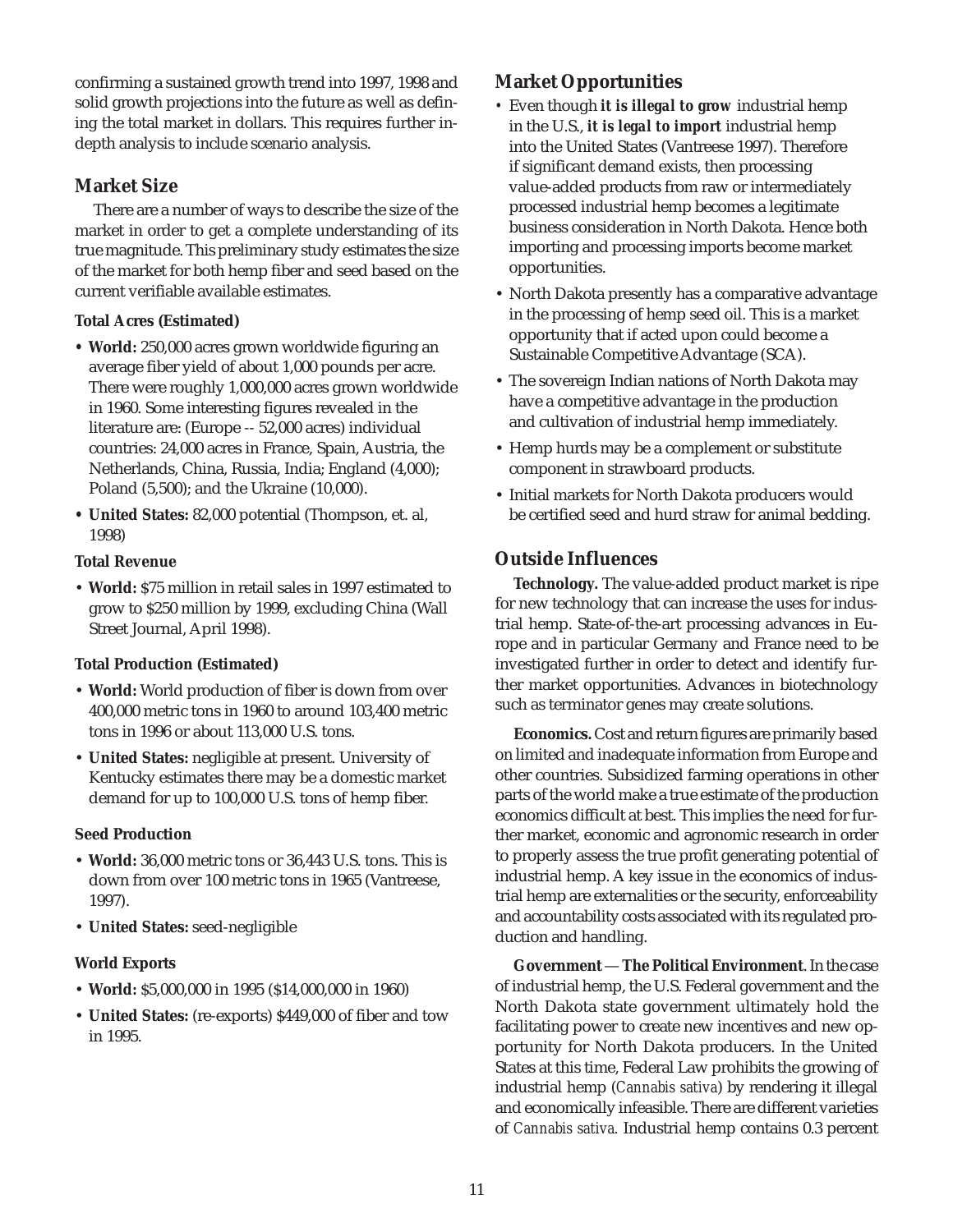THC as compared to marijuana varieties which contain 4 to 20 percent THC. The controversy over legalization continues to hamper production of industrial hemp, however, legalized imports allow processing of value-added products to be conducted. Assurance of a large supply of consistently processed raw material becomes a key success factor. In 1996, various industrial hemp related bills were debated by three state legislatures considering industrial hemp as an alternative crop: Colorado, Kentucky, and Vermont. One Indian Nation, the Navajo in Arizona, is studying cultivation. It appears that as a growing number of states pass legislation legalizing the production of industrial hemp for research, pressure will come to bear on the U.S. Congress to legalize cultivation.

- **The Navajo Indian Nation**. Industrial hemp was planted in 1996 on two hectares (Vantreese, 1997).
- **Colorado**. Proponents include the Colorado Farm Bureau and the University of Colorado.
- **Vermont**. Passed legislation to legalize cultivation for research purposes.
- **Kentucky**. John Gilderbloom, in the most recent study on industrial hemp by the University of Kentucky, feels they have presented a powerful case for the legalization of industrial hemp production (Thompson et al., 1998). The key outcome of the study is the belief that if Kentucky is the first to legalize industrial hemp production, this will constitute a sustainable competitive advantage (SCA) in establishing a processing industry and marketing distribution infrastructure.

Other states where industrial hemp is being considered as an alternative crop include California, North Dakota and Wisconsin and others. The National Farm Bureau and the Drug Enforcement Agency come to the legislative debate arena as opponents (Vantreese, 1997).

In conversations with Jeff Beersman, Resident Agent in Charge of the Drug Enforcement Administration in Fargo, and Richard G. Olson, Chief Agent, Criminal Division of the Bureau of Criminal Investigation in Bismarck, similarities as well as differences surfaced concerning their agencies' views toward industrial hemp. The conversations were similar in that the main concerns of both men were for the well being of the farmers. Both parties set up the scenario of illegal plants getting mixed in with a legitimate industrial hemp crop without the knowledge of the farmer. They both stated that they would not want to be responsible for the seizure of the crop or farm in such a situation.

Concerns include ways to distinguish industrial hemp from marijuana; policy change may be viewed as a

foot-in-the-door for marijuana supporters and not a saving grace for the family farm; and how industrial hemp would be policed and whose responsibility it would be to police it.

**Cultural.** The trend in consumer demand for natural products that are environmentally and economically sustainable favors opportunity for industrial hemp. The durability of industrial hemp is complemented by its biodegradability and recycling properties. The trend in declining woodlands on a U.S. and global basis favors a "Tree Free" resource for specialty paper products. The interest in health and nutrition has extended to the pet industry and creates opportunity for industrial hemp beyond bedding. For example, bird seed and other animal meal.

**Demographics.** Demographics can be a powerful underlying force in the industrial hemp market. This has already been demonstrated by the economic impact of the "fad" products associated with young people in the past five years and its contribution to the emergence of consumer demanded hemp products. The 13 to 19 year old population in the U.S. is expected to peak at 31 million in 2010 (Zinn, 1994) thus comprising 40 percent of the Baby Boomer impact of 77 million. Retailers such as The Gap and Adidas have already discovered their impact on the clothing segment of the textile submarket. Asian-American and Hispanic-American populations that have immigrated to the U.S. are often already familiar with the attributes of industrial hemp products. This is because of its accepted use in those countries.

#### **Profitability**

United States industrial hemp profitability can only be based on proforma or projected cost and return data because it is illegal to produce hemp in the United States and documented research does not exist for the most part. Cost and return data are estimates converted from foreign currency and growing conditions in other countries. Vantresse (1997) noted that, "It is not surprising that those entities that strongly favor legalization of industrial hemp production have, in general, the most favorable profit margins and multiplier effects."

The following expected profitability table was adapted from Vantreese (1997). The hemp estimates were for Ontario, Canada and were for raising hemp for seed and fiber simultaneously. It is difficult to estimate potential yields in North Dakota compared to those projected for Ontario. However, it looks like hemp could be at least as profitable to produce as barley at the farm level. Marcus concluded that if hemp were grown for only seed or fiber, negative returns would occur even in best case scenarios.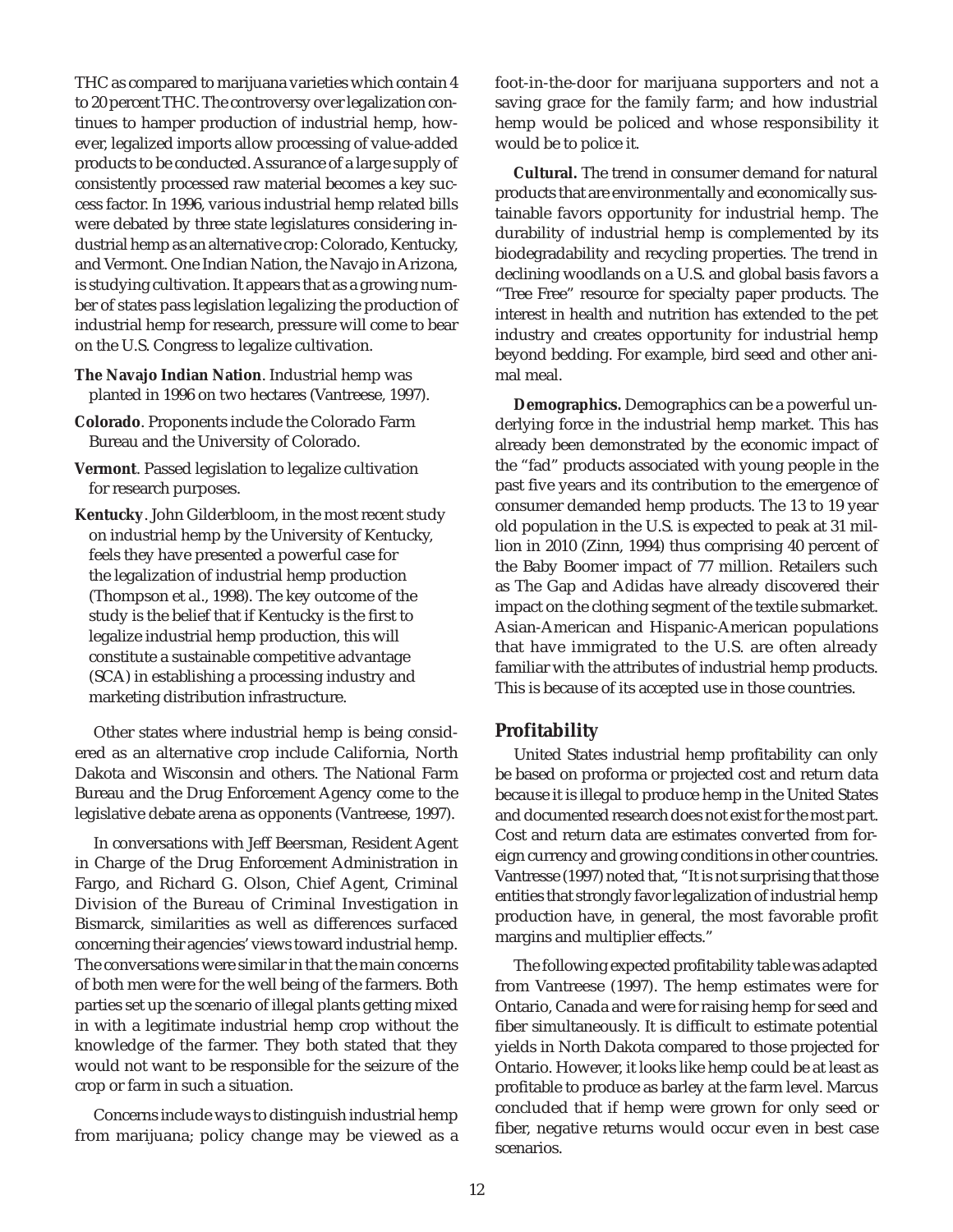**Table 1. Expected Profitability of North Dakota Hemp for Seed and Fiber vs. Other Crops, 1998 (\$US).**

|                      | <b>Spring</b><br>Wheat <sup>1</sup> | <b>Malting</b><br>Barley <sup>1</sup> | Corn<br>$Grain1$ | Conf.<br>Sunflowers <sup>1</sup> | Irrigated<br>Potatoes <sup>1</sup> | Low $P/Y^3$<br>$\mathbf{Hemp}^2$ | Avg.<br>$\mathbf{Hemp}^2$ | High $P/Y^3$<br>$\mathbf{Hemp}^2$ |
|----------------------|-------------------------------------|---------------------------------------|------------------|----------------------------------|------------------------------------|----------------------------------|---------------------------|-----------------------------------|
| Avg Yield (bu ac)    | 31                                  | 50                                    | 54               | $1080$ lbs                       | $325$ cwt                          | 1.43 bu/ac:<br>$+ t/ac$          | 19 bu/ac:<br>$+2.75$ t/ac | $23.8 \text{ bu/ac}$<br>$+ t/ac$  |
| Avg Price (\$ bu)    | 3.71                                | 2.41                                  | 2.25             | 0.131                            | 4.50                               | $$5.51/bu$ :<br>\$40.44/t        | $$6.16/bu$ :<br>\$45.96/t | 23.8 bu/ac:<br>$+3t/ac$           |
| <b>Total Revenue</b> | 115.01                              | 120.50                                | 121.50           | 141.48                           | 1462.50                            | 179.96                           | 248.13                    | 316.29                            |
| <b>Total Costs</b>   | 117.32                              | 115.02                                | 159.70           | 140.62                           | 1017.59                            | 174.63                           | 174.63                    | 174.63                            |
| Return $S/ac$        | $-2.31$                             | 5.48                                  | $-38.20$         | .86                              | 444.91                             | 5.33                             | 73.49                     | 141.65                            |

<sup>1</sup> Swenson, A. and R. Haugen. "Projected 1998 Crop Budgets, Northeast North Dakota," Farm Management Planning Guide, Section VI, Region 3A, NDSU Agricultural Extension Service, December 1997.

<sup>2</sup> Vantreese, Valerie. **Industrial Hemp: Global Markets and Prices**, Department of Agricultural Economics, University of Kentucky, Lexington, KY, January 1997.

<sup>3</sup> P/Y is an abbreviation for price/yield.

**NOTE:** Information for North Dakota crops is very reliable, but the hemp data is secondary and not substantiated by North Dakota research.

|                               |       | <b>Straw</b> |       | Grain            |            | <b>Certified Seed</b> |       | <b>Straw &amp; Grain</b> |
|-------------------------------|-------|--------------|-------|------------------|------------|-----------------------|-------|--------------------------|
| <b>Variable Costs</b>         |       |              |       |                  | $S/acre -$ |                       |       |                          |
| Seed (lbs.)                   | (50)  | \$125.00     | (10)  | \$25.00          | (10)       | \$25.00               | (50)  | \$125.00                 |
| Fertilizer                    |       | 45.01        |       | 45.01            |            | 45.01                 |       | 45.01                    |
| Herbicides                    |       | 0.00         |       | 10.95            |            | 10.95                 |       | 0.00                     |
| Lime (tons)                   | (1)   | 12.12        | (1)   | 12.12            | (1)        | 12.12                 | (1)   | 12.12                    |
| Fuel, Oil (hrs)               | (4.5) | 18.43        | (2.2) | 14.06            | (2.2)      | 14.06                 | (2.2) | 22.25                    |
| Repair                        |       | 16.14        |       | 30.38            |            | 30.38                 |       | 23.12                    |
| Interest                      |       | 8.38         |       | 5.24             |            | 5.24                  |       | 8.94                     |
| Storage                       |       | 5.00         |       | 5.00             |            | 5.00                  |       | 5.00                     |
| <b>Transport to Processor</b> |       | 27.20        |       | 8.00             |            | 5.60                  |       | 24.00                    |
| <b>Total Variable Costs</b>   |       | \$257.28     |       | \$155.76         |            | \$153.36              |       | \$265.44                 |
| Fixed Costs*                  |       | \$50.27      |       | \$45.00          |            | \$70.73               |       | \$75.05                  |
| Operator Labor (8)            | (8)   | \$56.00      | (8)   | \$56.00          | (10)       | \$70.00               | (9)   | \$63.00                  |
| <b>Total Enterprise Costs</b> |       | \$363.55     |       | \$256.76         |            | \$\$294.09            |       | \$403.49                 |
| <b>Stalk Yield</b>            |       | $3.4$ t/acre |       | $0.5$ t/acre     |            | $0.5$ t/acre          |       | $2.25$ t/acre            |
| Price per Ton                 |       | \$200/t      |       | \$120/t          |            | \$120/t               |       | \$200/t                  |
| <b>Total Stalk Revenue</b>    |       | \$680/t      |       | \$60/t           |            | \$60/t\$              |       | \$450/t                  |
| Seed Yield                    |       |              |       | $1,069$ lbs/acre |            | 700 lbs/acre          |       | 700 lbs/acre             |
| Price per Pound               |       |              |       | S.039/lb         |            | \$1.20/lb             |       | \$0.39/lb                |
| <b>Total Seed Revenue</b>     |       |              |       | \$476.91         |            | \$840.00              |       | \$273.00                 |
| Profit                        |       | \$316.45     |       | \$220.15         |            | \$605.91              |       | \$319.51                 |

**Table 2: Growing Costs and Returns for Industrial Hemp Using Current Technology, Yields, and Prices.**

\* Fixed costs include depreciation, taxes, and insurance. Figures are updated to 1997 and based on estimates by Dave Spalding published in the Report to the *Governor's Hemp and Related Fiber Crops Task Force*. Several additional adjustments to Spalding's estimates are included in the text. Herbicide, storage, and transport to processor costs are added onto Spalding's estimates. Spalding's estimates for repair were increased by 50%. 50 lbs of hemp seed per acre were assumed for cultivating hemp for fiber rather than 40 lbs as in the report cited above. Although, it should be noted that Hempline in Ontario, Canada, a processor which is focusing on industrial hemp fiber for textiles, is recommending that its growers use 60 to 65 pounds of certified seed per acre (Kime, 1998).

Source: Thompson, E., M. Berger, S. Allen. *Economic Impact of Industrial Hemp in Kentucky*, Center for Business and Economic Research, University of Kentucky, July, 1998.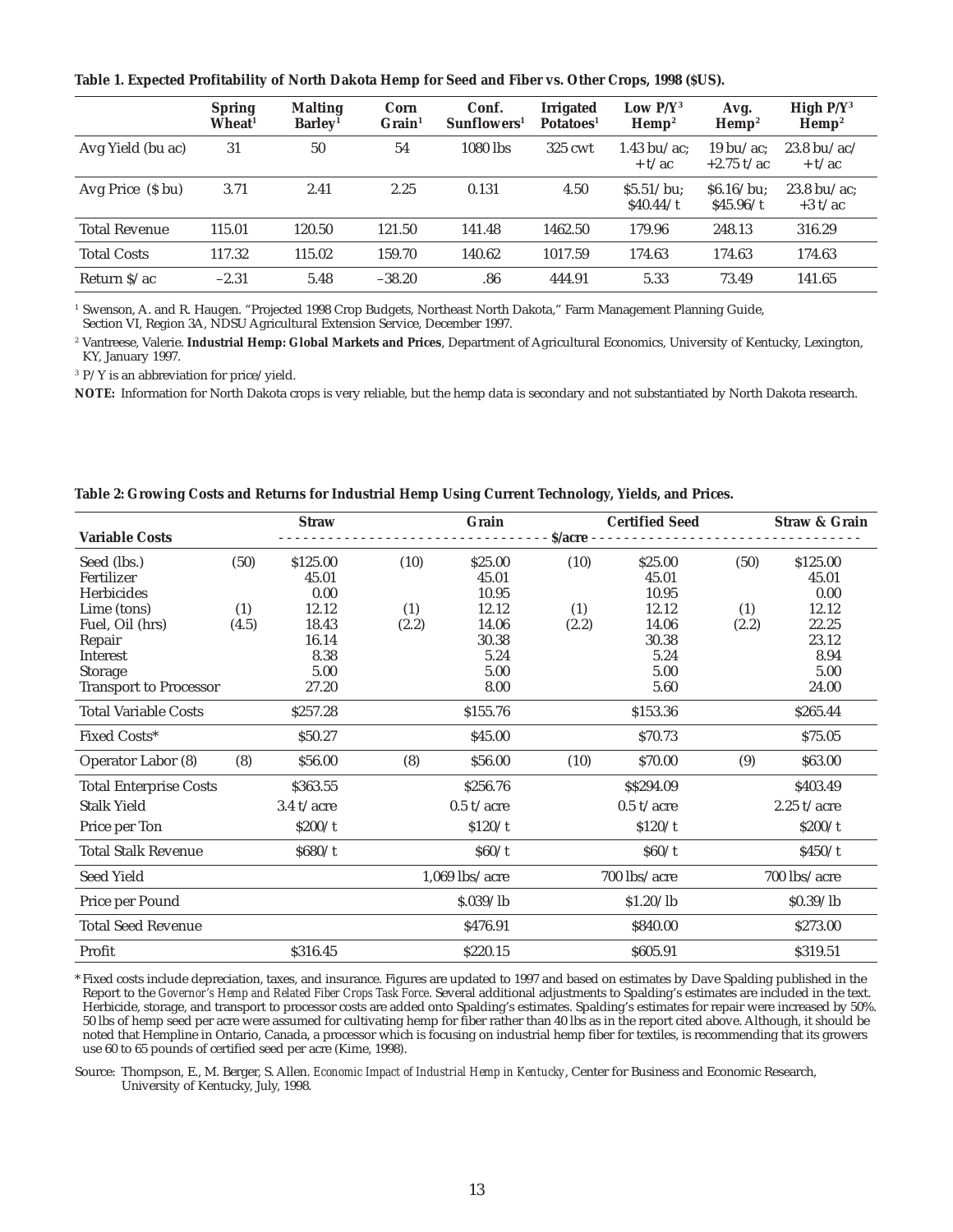A study of hemp production in Kentucky (Thompson et al., 1998) projected higher returns (see Table 2). Returns from \$220.15 per acre for producing hemp seed for crushing to \$605.91 for certified seed were estimated. However, these are returns to land, capital, and management. Net returns would be lower if costs for those categories were documented.

Neither study included costs for monitoring licensing, or regulating hemp production. Obviously, these external costs should be considered and could be borne by taxpayers or passed on to growers and/or processors.

Seed imported to Canada costs \$.99 per pound, 50 percent of which is due to transportation costs. Any substantial production of hemp seed in North America could improve hemp profitability by lowering seed costs.

Uniformity in world hemp price information is difficult to obtain with prices varying from \$0.07 to \$8.09 per pound with the average world price of \$0.85 per pound (Vantreese, 1998).

It is worthy to note an excerpt from DTN's Farm Roundup under the headline *Hemp Creeps Into Mainstream*, "Once sold primarily at hippie fairs and through ads in magazines with an environmental bent, goods made from industrial hemp are moving into the mainstream. Adidas used it in a shoe, the Body Shop features a line of hemp products and European car makers use it in interiors. There's even a beer made with it. I feel the industrial hemp crop could very easily be the soybean crop of the new millennium, said Jeffrey Gain, a former farm lobbyist who now is chairman of the U.S. Department of Agriculture's Alternative Agricultural Research and Commercialization Corp" (Associated Press, 1998).

# **Processing**

The harvesting and processing techniques are dependent upon the output that the grower wishes to produce. The grower may focus on long fibers, seed only, or both seed and fiber (dual purpose). Hemp is a dioecious plant. The males produce more fiber than the females and the females produce the seeds. The males are ready to harvest at technical maturity, four to six weeks before the seeds are ready (biological maturity). This creates a trade off situation in the case of dual purpose crops. However there are advances through hybridization that produces a unisex variety of hemp.

# **Fiber and Hurd Production**

Processing has always been the most difficult step in the production of hemp. The goal of the intermediate stalk processing stage is to remove the long fibers from the rest of the plant (see Figure 4). Before the days of the machine break, the hemp stalks had to be broken and the fiber removed by hand. This was a tedious and labor intensive task. Since then there have been technological advances such as the decorticating machine.

The first stage of processing begins in the field. In order to separate the fibers, the cohesive materials of the plant (lignin and pectin) must be broken down. This is accomplished through the process of retting. A common method of retting (rotting) is field or dew retting. After the plants have been mowed or swathed they lay in the field for four to six weeks. During this time, the stalks are turned three or four times in order to ensure that the entire stock is retting. This method is particularly advantageous because so much of the plant is left in the field. After the stalks are properly retted and dried to about 15 percent moisture, they are baled and shipped to the intermediate processing facilities. Stalks that are retted and dry can be stored for at least a year before losses in fiber quality occur.

Another common method of retting is called water retting. This method results in a higher quality fiber because the retting is very even and thorough. In this method the stalks are harvested and placed into sheaves to dry. The sheaves are then transported to the processing facility and placed into water for a few days. This process is more expensive, harder on the land, and the water that is used becomes polluted.

Once the plants reach the processing plant they are ready to be decorticated. The bales are undone and the stalks are spread out evenly and fed into the machine. The first stage of the process, scutching, is to break the hemp. The hemp is run through a series of fluted rollers. During the process, the woody core is broken into small pieces and it is beaten out along with the coarse "scutching tow," which falls onto a conveyor belt. The pliable fiber remains in the machine and continues onto the hackling stage. This step combs the fibers and removes the short and intermediate fibers leaving only long fibers. The fiber can be twisted into yarn and from here it has numerous applications.

The decorticating process can be very hard on the fiber and losses do occur. Furthermore, the output quality of the fiber is dependent upon the maturity of the stalk and the uniformity of the retting and stalk sizes. However, there are new processes such as steam explosion and ultrasonic breaking techniques that can improve quality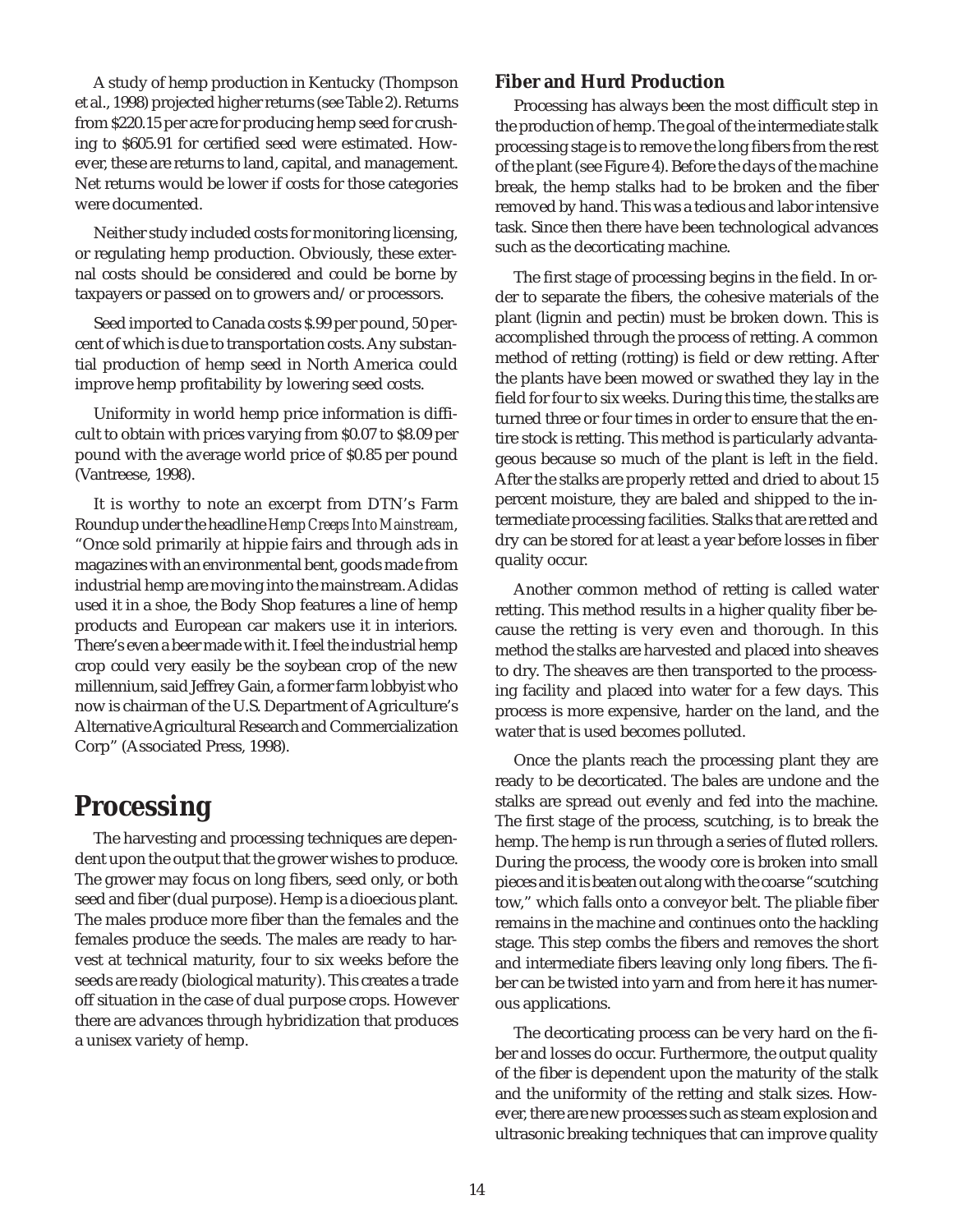of the long fiber after it has been obtained from the decorticator. The processes are more expensive, but using them allows the processor to tailor the fiber for use on cotton or wool processing machinery.

# **Dual Purpose**

Another method, which is used in western Europe, is dual purpose. The seeds mature after the fiber, so in order to maximize yield a balance must be found where the seed is mature enough, yet the fiber is not too overripe. The hemp fiber of the dual purpose method must be short and uniform because the quality of the long fiber has been compromised. This allows for different harvesting techniques. The first step is to cut of the tops off the plants, which contain the seeds. After that is done the remaining stalk is chopped into two foot long segments. The fiber is then allowed to ret. The best uses for this material would be paper, particle board, and isochanvre, which is a mortar-like substance made from mineralized saps and resins. The dual purpose method is advantageous because it does not require highly specialized or modified machinery.

## **Seed Production**

Hemp is also valuable for its seed products. The oil of the seed may be extracted and has a wide range of uses from heating oil to cooking oil and even beauty aids. The meat of the seed is also a good source of protein suitable for both livestock and human consumption. The seed may be obtained during the harvest of the fiber by equipping the cutting machine with a thresher. To maximize seed production the plants should be planted farther apart to allow the plant to develop a canopy. In addition, the wider spacing of the plants causes the stalks to be much thicker, which is not conducive to fiber production. Furthermore the seeds are obtained from the female plant, which matures later than the male plant. Therefore by the time that the seed is ready the stalk of the male plant (the main fiber producer) will be overripe and the fiber will be unusable.

## **Constraints**

Added costs make the use of hemp more difficult. Hemp's durability makes it hard on the harvesting and processing machinery. There is also a lack of processing infrastructure. For example, while hurds may be good paper producing materials, companies do not have in place the equipment to use hurds. Hemp fiber often requires different equipment than cotton to be made into yarn. Most importantly, because developed countries have not grown hemp for almost 50 years, the harvesting and processing technology is antiquated and needs improvement.

# **History of Industrial Hemp**

Experts are in general agreement that hemp was one of the first plants cultivated by man. It is believed to have originated in Central Asia. Among the earliest relics is 12,000 year-old sand pottery with hempen cord marks covering the surface. Alongside this find was a rodshaped stone used to pound hemp and remove the fiber. Hemp used as fiber and clothing begins to appear 1500- 1000 BC. Hemp was so important that China was also known as the "land of mulberry and hemp."

India and the Middle East also made use of hemp, which they called bhang. They used hemp for cloth, one of the oldest archeological relics is a fragment of hemp cloth, dated 8000 BC, found in Mesopotamia.

The Egyptians also used hemp. The pollen of hemp can be found in Ramses II (1200 BC). The Egyptians used hemp for making rope which they used in construction of the great pyramids.

Hemp was spread into Europe with the Scythians. There is record of hemp usage in Greece and Italy (circa 200 BC) when it came to be used in sheets and ropes. The Roman Empire helped to spread hemp throughout Europe. Hemp seeds are found in the remains of Viking ships built around 850 AD. German Franks and the French grew hemp. The Moors started Europe's first paper factory in 1150 AD using hemp. When Guttenberg invented the printing press in the 1400s, bibles were printed on hemp paper.

Hemp is ideal for ocean faring vessels because of its strength and resistance to corrosion from salt water. This durability characteristic is one key to hemp's sustainable competitive advantage. The domination of the Italian hemp industry allowed the Venetians to have the most superior fleet on the Mediterranean until nearly 1800. The shipping industry was big business and hempen rope and sails were needed to outfit the cargo ships. When Christopher Columbus set sail for the West Indies, his ships were rigged with 80 tons of hempen fiber.

Hemp was also used on ships of war. England, Holland, Spain, and France all had large navies that had to be outfitted with hemp fiber. By the 1800s, Russia's high quality hemp and cheap serf labor supply propelled it into being the leading world hemp supplier. For example, England imported 90 to 98 percent of its hemp from Russia, a paradox which fueled the War of 1812.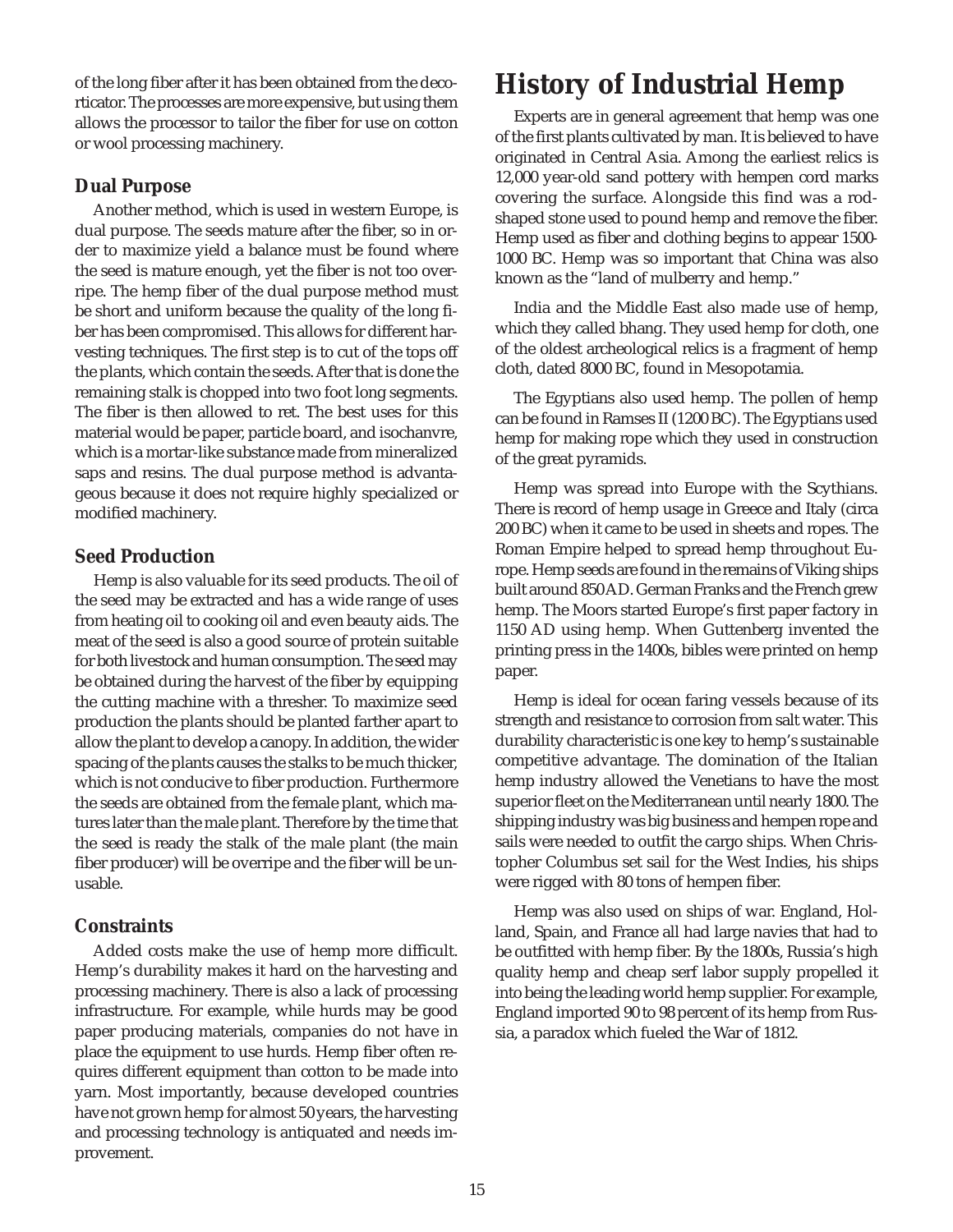Colonials arriving in America found hemp a fundamental good already growing in the wild, although supplies were not sufficient to meet usage demand. As early as 1619, the Jamestown colony was encouraged to grow hemp to meet growing demand. Later, tougher "must grow" laws (1631 Massachusetts, 1632 Connecticut, Chesapeake 1700s) were enacted to increase the supply of hemp. Hemp was even used as legal tender to make up for the lack of printed money and promote its growth.

Hemp played a key part in our nation's independence. The first two drafts of the Declaration of Independence were printed on it, colonial soldiers dressed in it, and the first flag was sewn from it. Presidents Washington and Jefferson both grew hemp on their plantations to meet market demand. Benjamin Franklin began his penny printing press with it. After America gained its freedom and began to expand west, it was hemp that covered the wagons. When Levi Garret began selling his jeans to miners in California, he made them from hemp.

In the 1800s the United States imported about 80 percent of its hemp. Although it was grown throughout the states, it was most successfully cultivated in Kentucky. There were, however, two drawbacks. Before the Erie Canal was built, the Atlantic states could receive hemp three times faster and also cheaper from Russia than from Kentucky. The dew-retting method that Kentucky used to separate the fibers of the plant from the stalk was inferior to the water-retting method used in Russia. Therefore the United States Navy used very little Kentucky hemp. After the Civil War, Kentucky hemp production declined because there was no more slave labor. By the end of the 1800s most of the hemp grown domestically was from Wisconsin, which was now beginning to use machines to aid in the breaking process. It provided a higher quality fiber than Kentucky's hand break method.

Hemp saw a boost in the beginning of the 1900s and a gradual decline from 1912 on. A 1913 USDA yearbook report outlines domestic hemp problems and identifies why the industry was in decline. The reasons given were lack of labor and new technology advances such as the cotton gin for cotton. These competitive shortcomings severely hampered the hemp industry. USDA also cited increasing profits in other crops. Kentucky, for example, was starting to plant tobacco. Competition from other fibers also hindered the hemp industry. Jute, imported from India, was used to make gunny sacs. Abaca (Manila hemp, although not actually hemp) was being used increasingly on ships. The last reason that USDA gives was the lack of knowledge of the crop outside the limited area of Kentucky. In conclusion, they stated that "the market would expand if manufacturers could be assured of larger supplies." Vantreese (1997) indicates two other major

contributors to decline were foreign competition and the demise of sailing ships.

In 1916 the USDA published Bulletin No. 404 titled "Hemp Hurds As Papermaking Material." Until this time it was thought that the hurd was a waste by-product of the breaking process. Hemp's growth rate, high cellulose content, and comparatively lower lignin make it a more suitable source for paper than trees. In Kentucky, where the hand break was common, the hurds were burned in various piles after the breaking. However, Wisconsin, Indiana, Ohio, and California were using machines to do the breaking. This would be the best source of hurds because it is done in one location.

As the import of jute and abaca continued to hamper the American hemp industry, there were many improvements made in the area of machine breaks. In 1917 George Schlichten invented the decorticator. The decorticator removes the green outer layer, breaks the hemp, removes the hurd, and combs the fiber, removing the more coarse tow. The decorticator overcomes the most substantial barrier to producing hemp profitably by reducing the amount of manual labor required. This was illustrated in Scientific American of June 4, 1921, "Revolutionizing an Industry: How Modern Machinery is Minimizing Hand Labor in Hemp Production."

In August 1930, the federal government started the Federal Bureau of Narcotics (FBN) and appointed Harry J. Anslinger as commissioner. The job of the bureau was to prosecute violators of Prohibition and the Harrison Act (mainly outlawing opium). However, several years later with the repeal of prohibition, Anslinger and the FBI began an assault on marijuana, the Mexican slang for the flowering buds of *Cannabis sativa*. At this time marijuana was obscure, known primarily to the Mexican immigrants and parts of the African-American population. While fighting the war on marijuana, all varieties of *Cannabis sativa* were drawn into the conflict. The bill passed in December 1937. Marijuana came to incorporate the entire *Cannabis* plant, which was to be taxed at \$1.00 per ounce and rendered *Cannabis*, industrial hemp, unable to compete against substitutes. The following two articles advocating hemp production were published two months after the passing of the Act.

In February 1938, Popular Mechanics published an article heralding hemp as the "New Billion Dollar Crop." Claiming that hemp has over 25,000 uses, the article contends that advances in processing technology (i.e. decorticating) allowed hemp to be grown profitably. Also in February of 1938, Mechanical Engineering, "Flax and Hemp: From the Seed to the Loom," claimed that hemp may be "The Most Profitable and Desirable Crop that Can Be Grown."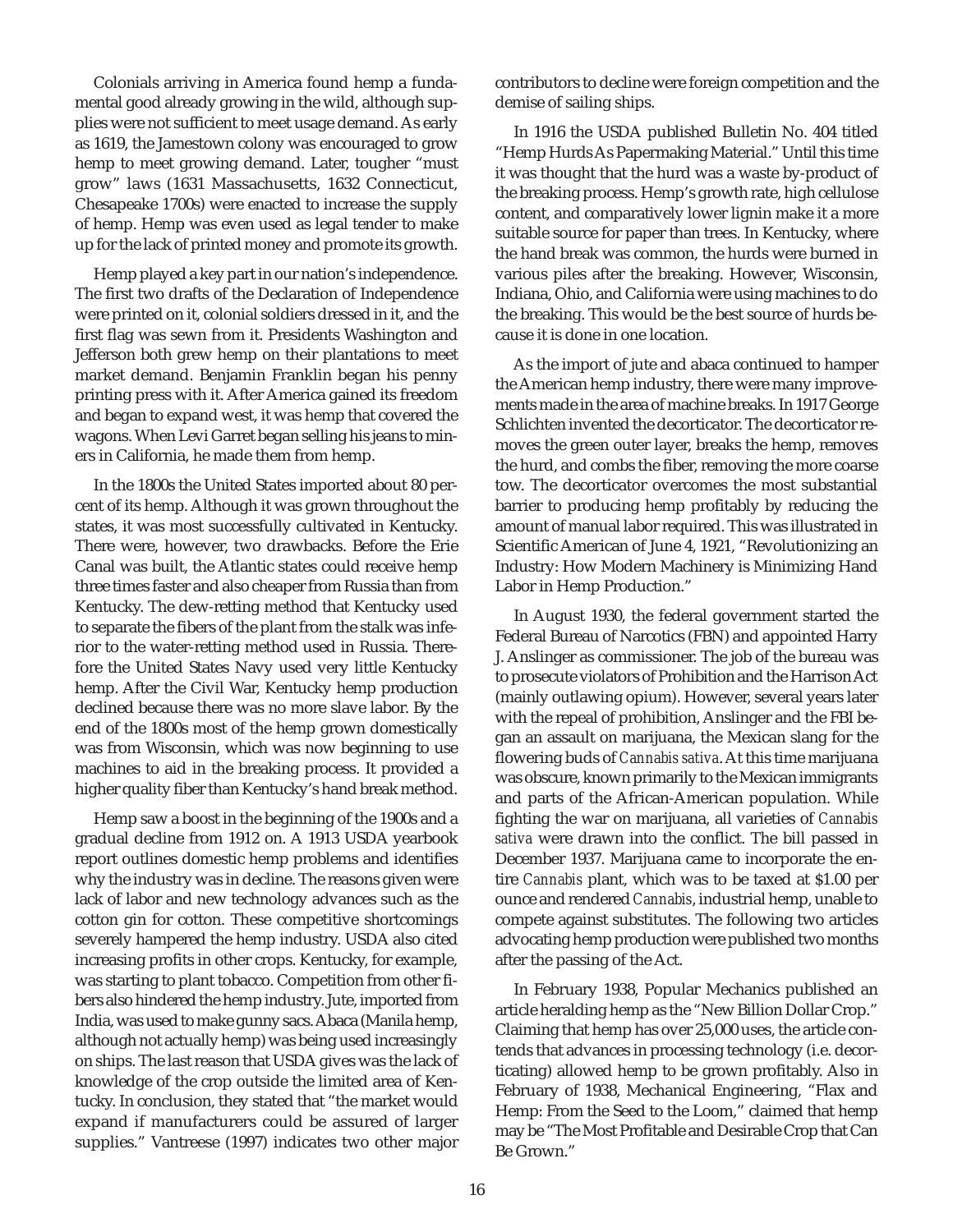A resurgence in hemp production occurred during World War II when supplies of abaca from the Philippines were cut off. As an insurance measure the USDA launched Hemp for Victory and the USDA distributed 400,000 pounds of hemp seeds to farmers and even had a Kentucky 4H group working on the project. Industrial hemp was also grown in North Dakota at this time. The hemp turned out to be unnecessary and much of it went to waste. After the war, hemp farming was once again illegal.

Interest in hemp production remained idle until the early 1990s when "hempsters" such as Jack Herer, began to promote its attributes in, "The Emperor Wears No Clothes." A revitalization of the industry appears to be occurring with current uses including renewable materials for apparels, food oils, building materials, auto parts, and paper to name a few.

# **Agronomics of Industrial Hemp**

# **Climate**

Optimum industrial hemp growth occurs in a mild, humid temperature climate but can be grown almost anywhere. Four months free of killing frosts are needed in order to produce the best fiber and 5 ½ months for seed production.

Both young seedlings and mature plants can endure light frosts of short duration with little injury. In comparison, young hemp fields are less susceptible to injury from frost than oats. The *1913 Yearbook of the US Department of Agriculture* reported that fields of hemp ready for harvest were uninjured by frosts, while cornfields all around them were ruined.

Ideal temperatures for hemp growth range between 60 and 80 degrees F. When the average daily temperature reaches 61 degrees F. or higher, the plant enters into rapid growth stage, during which it grows 4 to 6 cm. per day. However, it can endure both higher and lower temperatures. The ideal rainfall for hemp ranges between 25 and 30 inches annually. Hemp especially needs ample moisture supply during its first six weeks, during germination and until the plant has become well rooted and established. After this, the plant can endure drier conditions.

## **Soils**

An amazing characteristic of industrial hemp is its ability to grow in such a wide range of soils and climates, however, there are soils that are best suited for growth and soils that should be avoided. For the best development of the plant and for the production of large quantities with good quality fiber, industrial hemp requires a soil that is rich and has good, natural drainage but not subject to severe drought at any time of the growing season. A clay loam with rather loose texture and containing a plentiful supply of decaying vegetable matter of an alluvial deposit alkaline and not acid in reaction is ideal for industrial hemp production.

Industrial hemp production is not recommended on still, impervious clay soils or light, sandy or gravelly soils. The ideal soil acidity for hemp growth has pH values which range between 5.8 and 6; industrial hemp will not grow well on soils with high acid levels. There will be only mediocre growth on soils with a hardpan near the surface or in fields that have been over cultivated.

# **Seeding**

Industrial hemp is a dioecious plant. This means that the male plant bears male flowers with pollen and the female plant contains the ovary, from which the fruit later develops. This simply means that there are two separate hemp plants. The male, which is the best fiber producer, and the female that is the seed producer.

When the main goal is to produce fiber the seeds can be sown closer together. Usually the row spacing is 4 to 8 inches. To maximize fiber production, suggested seeding rates range anywhere from 150 to 400 seeds per square yard. This will allow the plant to have a longer stalk with little branching.

When hemp is sown for seed there will be more spacing in the field so the stalks will be shorter and there will be numerous branches on the plant. According to *The Cultivation of Hemp*, the distance between rows for seed cultivation can be 8, 12, or 16 inches. Increasing the distance between the rows will also increase overall seed yield. Seed production will require lower seeding rates; a Kentucky study says about one-fifth that of the seeding rate for fiber. The rates for both fiber and seed production will vary with different soil types and fertilities. However, the ground should remain overshadowed by plant foliage and any spacing over 16 inches may not allow this to happen.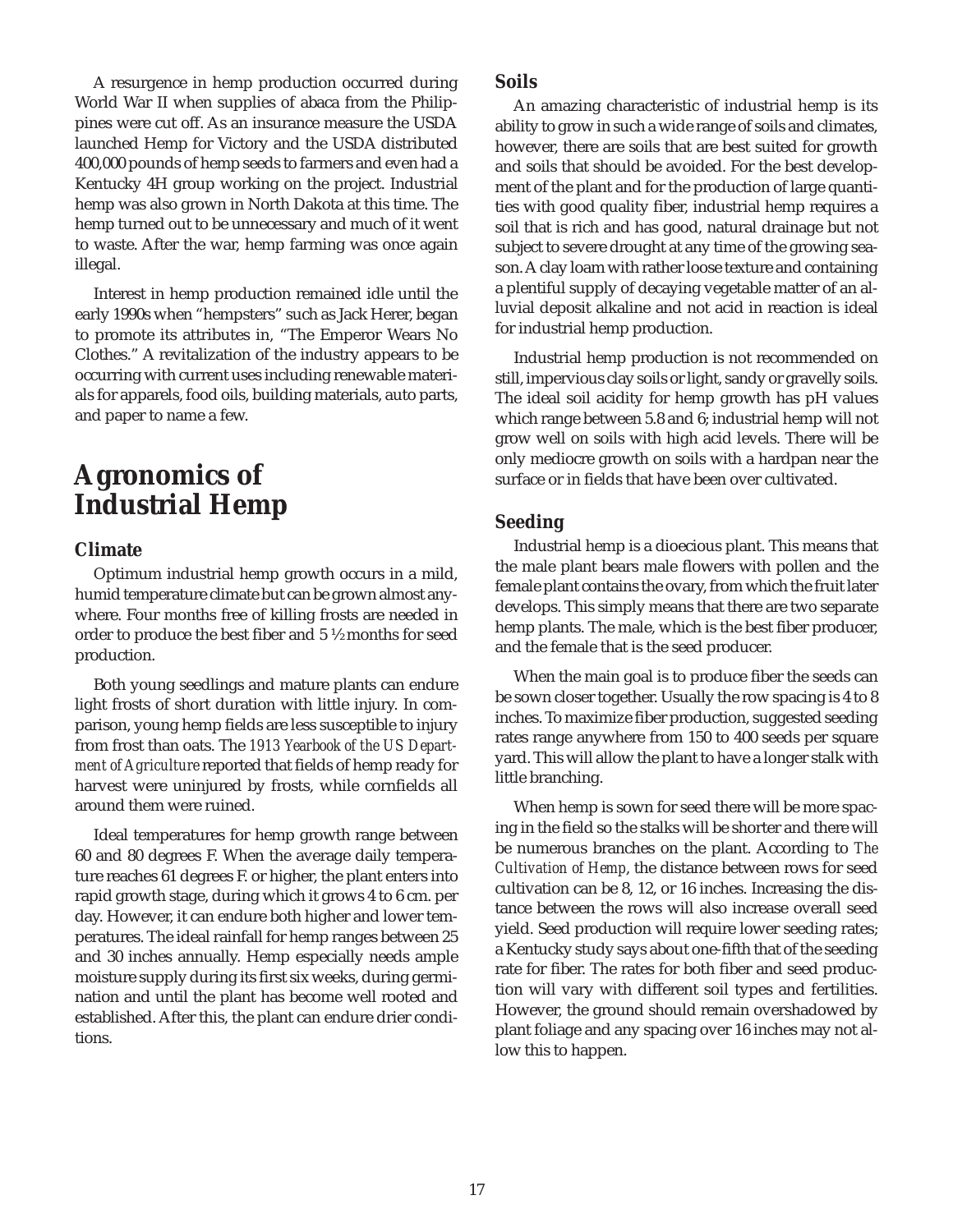Industrial hemp should not be planted at a depth greater than 2 inches and the optimum depth is between 1.2 and 1.6 inches. After the seed has been put in the ground it will germinate within 24 and 48 hours and with adequate moisture and warm temperatures it will emerge in 5 to 7 days.

Spring weather conditions rather than just a date on the calendar should dictate the sowing period. Hemp seeds can begin germinating in soils with temperatures ranging from 34 to 36 degrees F. However, it is recommended to wait for planting until the soils are warmer. One source says the soil temperatures should range from 50 to 54 degrees F (Bosca and Karus, 1998). In a different report that was put out by Ridgetown College and the University of Guelph, both of Ontario, the soil temperature should be in the range of 42 to 46 degrees F.

Any machinery that is easily adjustable, such as row widths, and performs well is suitable for sowing industrial hemp. Standard grain drills and modified alfalfa seeders are examples of suitable machinery. "No-till systems" can have good results but may be more prone to erratic emergence.

### **Growth**

Due to high yields of dry matter and its rapid growth, industrial hemp requires considerable amounts of nutrients. The plants nitrogen uptake, which is considered the most important nutrient for hemp, is the most intensive in the first 6 to 8 weeks. Potassium, and in particular phosphorus, are needed in the flowering and the seed formation. It may be necessary to apply commercial fertilizers to grow industrial hemp effectively. As would be expected, the 1913 Yearbook of the U.S. Department of Agriculture recommends the best single fertilizer for hemp is simply barnyard manure. The manure supplies three important plant foods — nitrogen, potash, and phosphoric acid.

Industrial hemp is an extremely effective weed killer. No chemicals are needed in production. The dense shade created by a decent crop of hemp quickly chokes out most, if not all, unwanted weeds. There have been cases where a hemp crop has completely wiped out Canadian thistle and severely checked quack grass. Industrial hemp restrains weeds so well that they very seldom mature. This weed control carries over to the next year.

### **Harvest**

The harvesting times and methods are different for fiber and seed production. In fiber production, harvesting occurs as soon as the last pollen is shed. Harvesting for fiber usually takes place 70 to 90 days after seeding. Harvesting for the seed begins when 60 percent of the seed has ripened. When the hemp seed is ready to harvest, its marble-like characteristic is easily identifiable. Their external husks also turn yellow to a bright green in color. This usually occurs 4 to 6 weeks later than the harvesting for fiber.

Harvesting of hemp for fiber can be done with existing baling machinery which includes a mower, rake, swather, and baler. Industrial hemp harvest can be broken down into six basic steps:

- 1. Chemical Defoliation (removal of unnecessary leaf mass with chemical use)
- 2. Cutting
- 3. Retting
- 4. Baling
- 5. Loading
- 6. Transport

When hemp is baled and then stored, the moisture content of the hemp stalks should not exceed 15 percent. Bales can be stored for long periods of time in dry areas which includes storage sheds, barns, and other covered storage areas (Dragla, 1997).

In the seed harvest a combine equipped with a dual beam cutter can be used. Harvest is currently the most problematic and the least understood aspect of hemp cultivation. More efficient and specialized harvesting machinery is needed to bring the handling of hemp up to date with the modern processes of small grains and corn.

The yields that hemp will produce depend on the land it is planted on, the growing conditions, and the farming techniques that are utilized. Yields of about 3 to 5 tons of baled hemp stalks per acre could be expected in fiber production (Dragla, 1997). After processing, this generally breaks down to around 1 ton of fiber and 3.5 tons of hurds. In seed production the yield can range from 12 to 25 bushels per acre according to the 1913 U.S. Yearbook of the Department of Agriculture.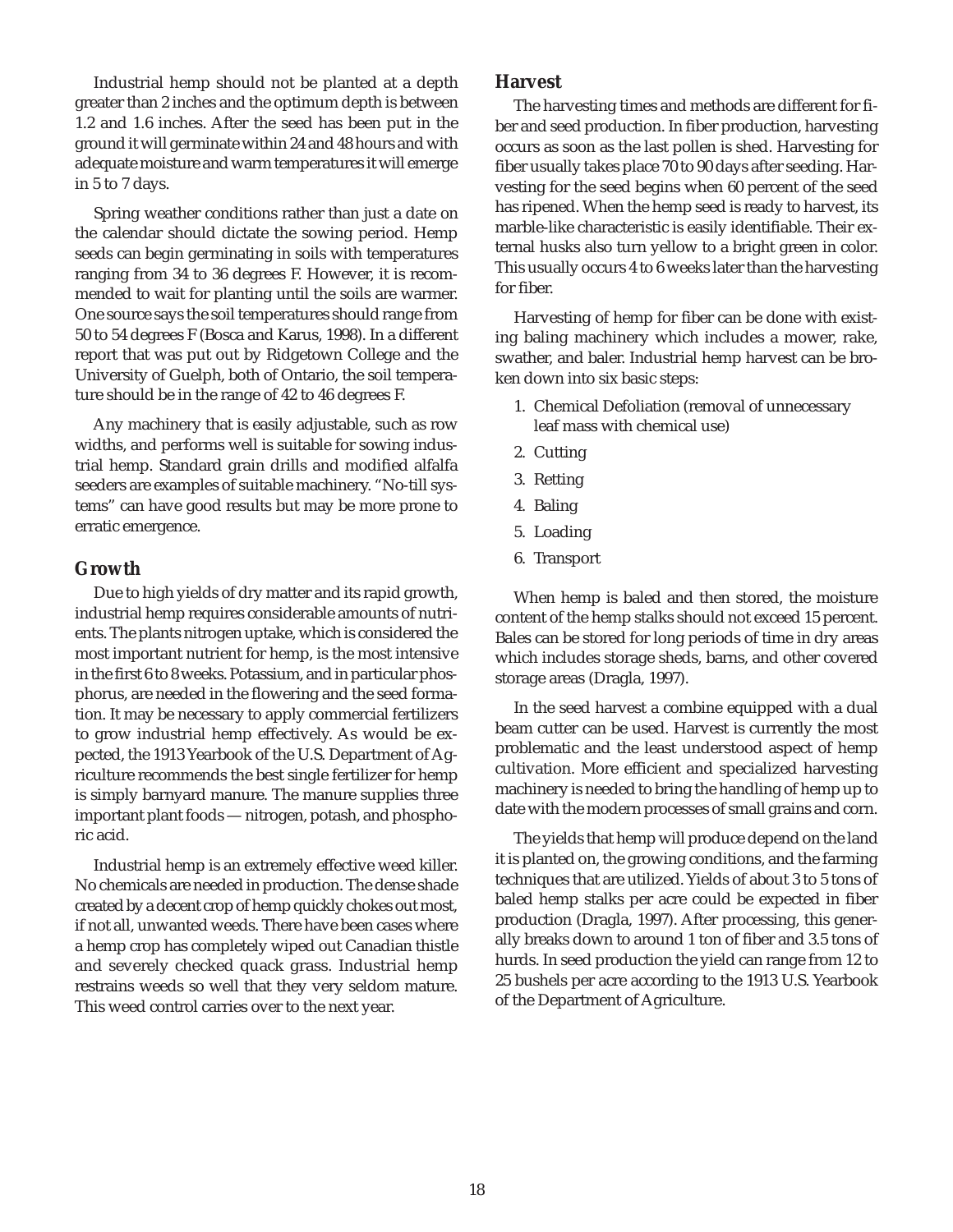## **Benefits of Hemp Growth**

The growth of hemp has other qualities beneficial to the land along with weed control and the obvious avoidance of harmful chemicals. Hemp loosens, mellows, and shades the soil; the fallen foliage also forms mulch and preserves moisture and bacteria in the soil. The root system penetrates deeply and decays quickly after the crop is cut; hemp's coarse taproots tend to loosen the soil more effectively than the fibrous roots of wheat, oats, and other similar broadcast crops. Hemp's taproot penetrates deep into the ground aerating the soil and at the same time preventing erosion.

As much as two-thirds of the organic matter is returned to the soil if hemp is field retted and land is easier to work up after hemp than after corn or small grains. Hemp also makes an excellent rotation crop. Although rotation is the most desirable, hemp can be planted on the same land for several years in succession. It is also possible that the introduction of hemp in a crop rotation could improve soil health (Dragla, 1997). Basically, industrial hemp is easier on the land than any other crops except for legumes such as clover and alfalfa.

# **Summary**

The purpose of this report was to study the feasibility and desirability of industrial hemp production in North Dakota (Fifty-fifth Legislative Assembly). The analysis was conducted by an extensive review of literature and discussions with trade sources. Since industrial hemp has not been produced in North Dakota since World War II, little current marketing research and agronomic information is available.

Literature revealed that production and processing of industrial hemp has the potential to be a viable industry in the United States and possibly North Dakota. The fact that hemp was grown successfully in southeastern North Dakota in the 1940s indicates that it will grow here. Advantages from an agronomic standpoint seem to be that it requires few pesticides or herbicides, is relatively disease free, and is a good rotation crop because it may enhance yields in crops that follow it.

Projected cost and return budgets for Ontario, Canada and Kentucky indicate that hemp could be a potentially profitable alternative crop. There is concern about the impact of increased production in the United States and Canada on world market prices.

World production of hemp has been declining even with subsidies, but the United States market for the myriad of hemp products from both fiber and seeds is projected to increase. North Dakota may even have a comparative advantage because a state of the art oil processing facility exists that is capable of processing hemp seed.

However, very little is known about the potential yield and quality of industrial hemp fiber and seed that could be produced in North Dakota. The relatively short growing season, variable soil types, fertility, and precipitation levels across the state are all concerns that need to be addressed. Furthermore, law enforcement agencies have legitimate concerns about their ability to enforce laws regulating the higher THC marijuana if industrial hemp is allowed to be produced.

# **Recommendations**

Since industrial hemp may have potential as an alternative rotation crop, it is recommended that the North Dakota Legislature consider legislation that would allow controlled experimental production and processing. Then, necessary baseline production, processing, and marketing data could be collected and analyzed. For example, all new enterprises require a critical threshold volume (CTV) in order to succeed in terms of economic profit. What is that volume and the acreage required to produce it? At the same time, the concerns and costs of law enforcement agencies could be addressed.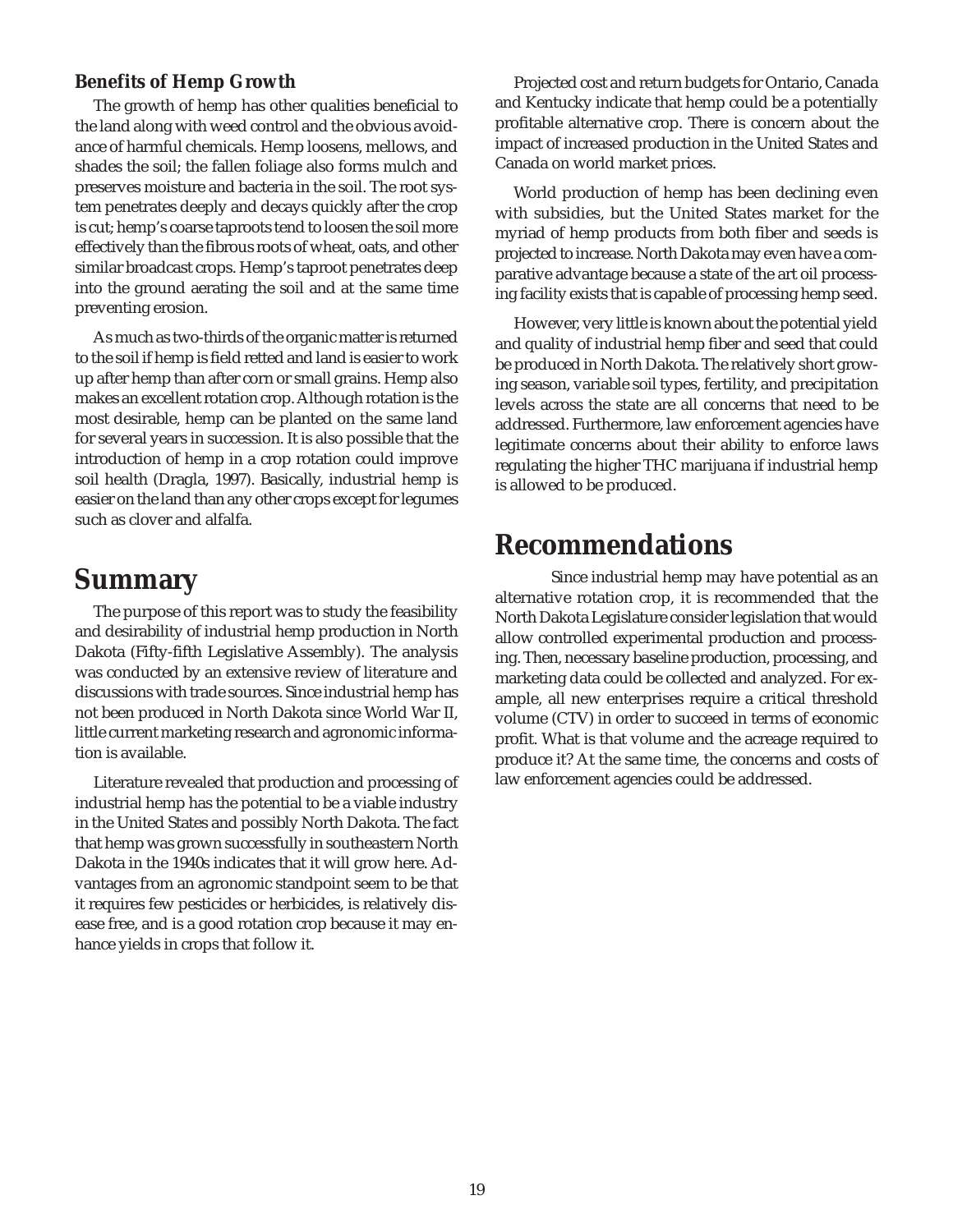# **References**

- Aaker, 1995. *Strategic Market Management*. University of California, Berkeley, CA. 4<sup>th</sup> Edition, John Wiley & Sons, Inc. 1995.
- Aakre, Dwight. Farm Management Specialist, NDSU Extension, Fargo, ND. Conversation July 22, 1998.
- Abel, E.L. 1980. *Marijuana: The First Twelve Thousand Years*. Plenum Press, NY, 289 pp.
- Associated Press via DTN; Farm Roundup. July 25, 1998.
- Beersman, Jeff. 1998. Telephone interview with Jeff Beersman who is the resident agent in charge of the Drug Enforcement Administration in Fargo, North Dakota on July 20, 1998.
- Bosca, Ivan and Michael Karus. 1998. *The Cultivation of Hemp: botany, varieties, cultivation and harvesting*. Sebastopol, CA: Hemptech.
- Crosby, Alfred W. 1965. *America Russia Hemp and Napoleon*. Ohio State University Press.
- Dragla, Peter. 1997. *Growing Hemp for the 21st Century*. Ridgetown College and the University of Guelph, Ontario, Canada.
- Gardner, John, General Manager, AgGrow Oils, Carrington, North Dakota. Telephone interview July 22, 1998.
- Halbrendt, Catherine, Quingbin Wang Chan, and Matthew C. Mole. 1996. *Alternative Agricultural Strategies in Vermont: The Case of Industrial Hemp*. Department of Community Development an Applied Economics, College of Agriculture and Life Sciences, University of Vermont.
- Harmon, Jim. North Dakota Farm Bureau. Telephone interviews, July 1998.
- Herer, Jack. 1990. *Emperor Wears No Clothes*. Hemp Publishing, Van Nuys, CA.
- Marijuana Tax Act of 1937. Statutes at Large, August 2, 1937, Ch. 553, Vol 50 stat. Page 551. (no longer in effect).
- Metzger, Al. Mayor, Carrington, North Dakota. Telephone interview July 22, 1998.
- Olson, Richard G. 1998. Telephone interview with Dick Olson who is the chief agent, criminal division, Bureau of Criminal Investigation in Bismarck, North Dakota on July 17, 1998.
- Petry, Tim. Conversation with Tim Petry, Associate Professor, Department of Agricultural Economics, July 20, 1998.
- Robinson, Rowan. 1996. *The Great Book of Hemp*. Park Street Press, Rochester, VT.
- Roulac, John. 1998. Telephone conversation with John Roulac at Hemptech in Sebastopol, CA on July 22, 1998.
- Swenson, Andy. Farm and Family Resource Management Specialist, NDSU Extension Service, Fargo, ND. Conversation, July 22, 1998.
- Thompson, Eric. C., Mark C. Berger and Steven W. Allen. 1998. *Economic Impact of Industrial Hemp In Kentucky*, Center for Business and Economic Research, University of Kentucky.
- URL: http://www.Kenex.com, June 1998
- URL: http://hemptech.comm, 1998
- URL: http://iagi.com, 1998
- URL: hemptimes, 1998
- Urquhart, John. *Hemp Cultivation Sows High Hopes In Canada*. The Wall Street Journal. April 24, 1998.
- Urquhart, John. Staff Reporter, Wall Street Journal. Telephone conversation July 21, 1998.
- USDA. *1913 Yearbook of Agriculture*.
- Vantreese, Valerie. 1998. Telephone conversations with Valerie Vantreese, Department of Agriculture Economics at the University of Kentucky. June-July 1998.
- Vantreese, Valerie L. 1997. *Industrial Hemp: Global Markets and Prices*, Department of Agricultural Economics, University of Kentucky.
- Vig, Ona Michelle. Telephone conversation with David G. Kraenzel, May 13, 1998.
- Zinn, Laura. *Teens*, Business Week, April 11, 1994, pp 76-84.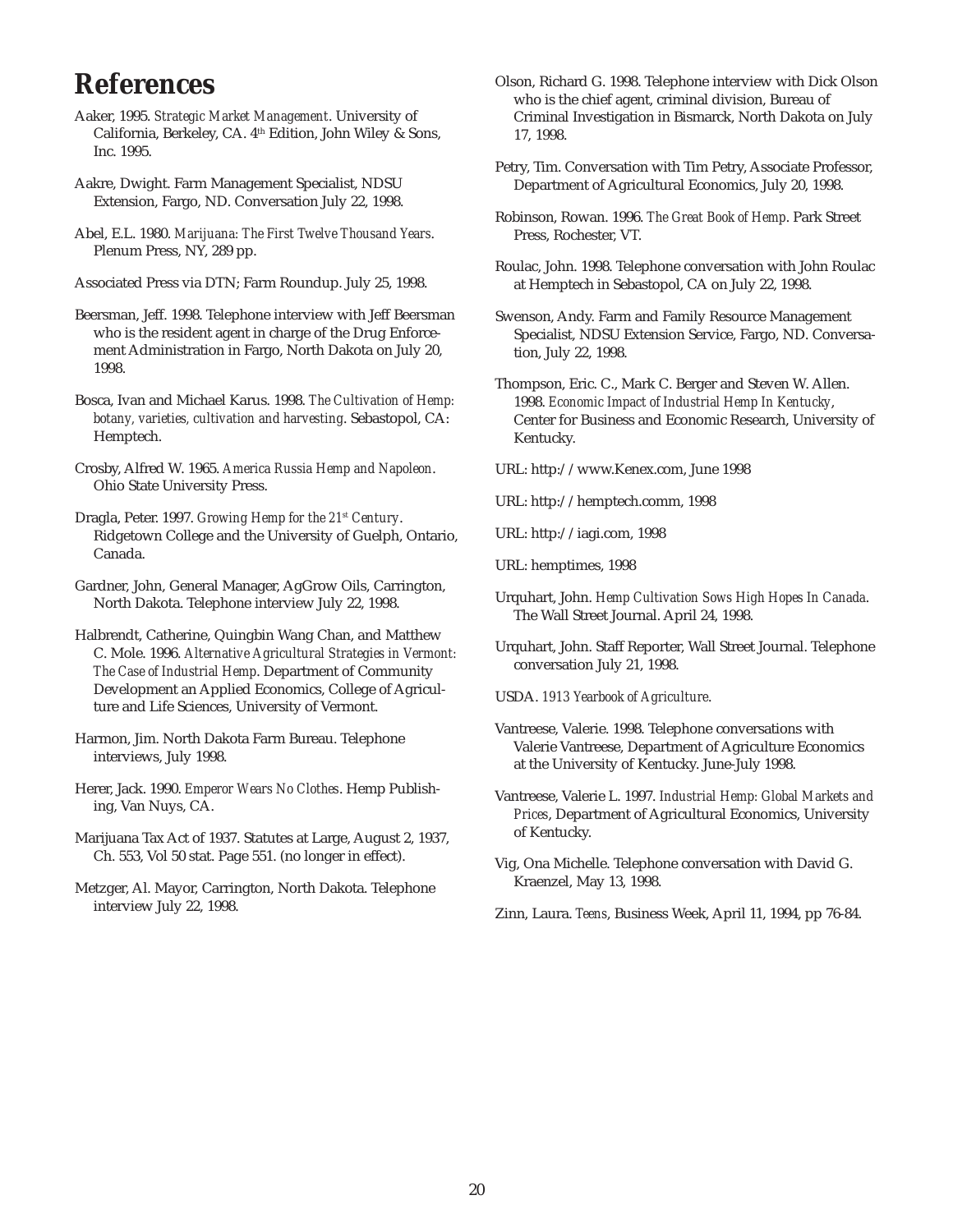# **Appendix A**

#### 70484.0100

Fifty-fifth of North Dakota

Legislative Assembly **HOUSE BILL NO. 1305**

Introduced by

Representatives Monson, Olson, Nichols Senators Heitkamp, Sand, Thane

A BILL for an Act to provide for a study of industrial hemp production by the agricultural experiment station.

BE IT ENACTED BY THE LEGISLATIVE ASSEMBLY OF NORTH DAKOTA:

**SECTION 1. North Dakota agricultural experiment station - Study of industrial hemp production.** The North Dakota agricultural experiment station shall study the feasibility and desirability of industrial hemp production in this state. The study must include an analysis of required soils and growing conditions, seed availability, harvest methods, market economies, environmental benefits, and law enforcement concerns. The study may also include the feasibility and desirability of other alternative cash crop production. The North Dakota agricultural experiment station shall report its findings and recommendations to the legislative council before August 1, 1998.

Page No. 1 70484.0100